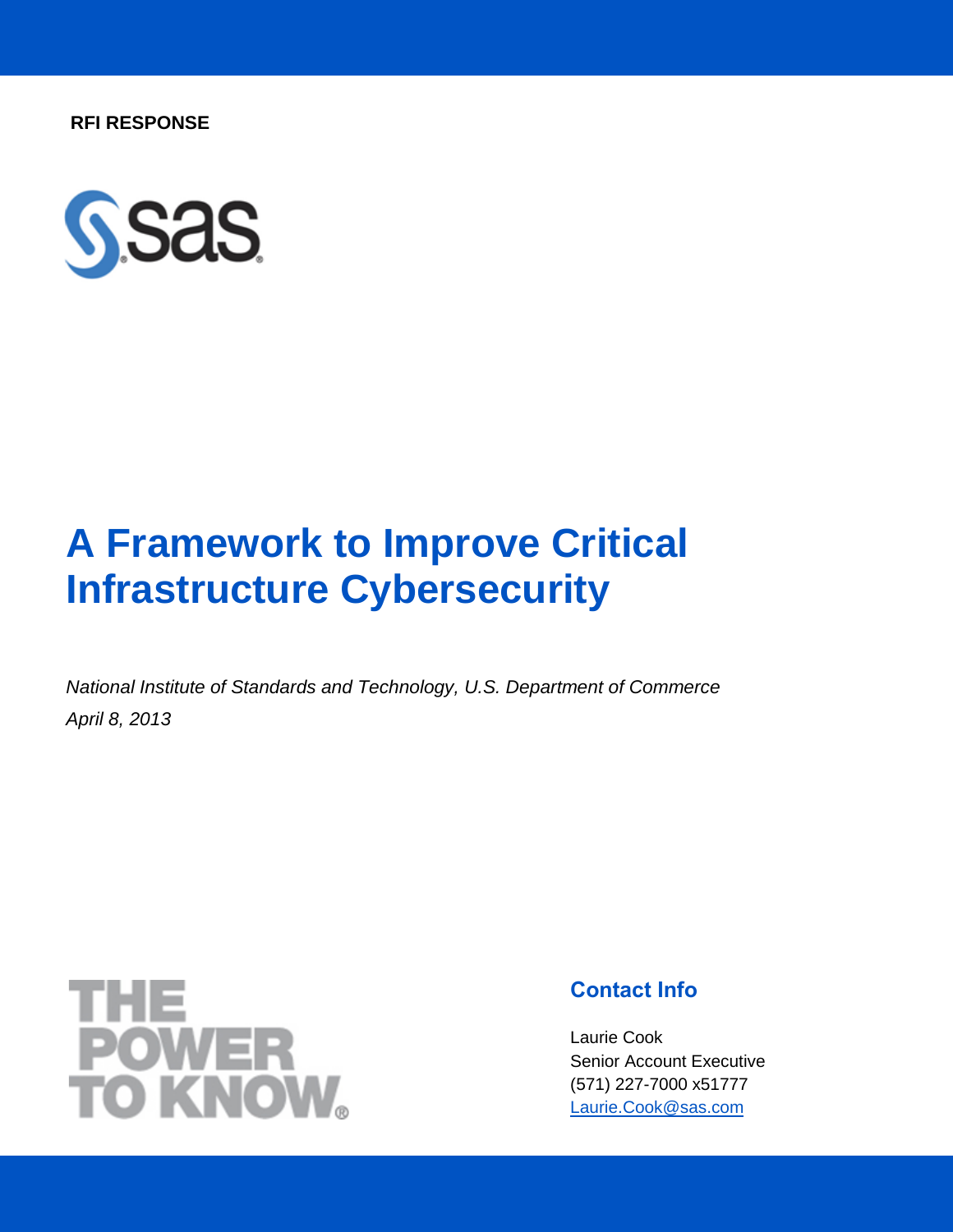

# **Table of Contents**

**SAS and all other SAS Institute Inc. product or service names are registered trademarks or trademarks of SAS Institute Inc. in the USA and other countries. ® indicates USA registration. Other brand and product names are trademarks of their respective companies. Copyright © 2013, SAS Institute Inc. All rights reserved.**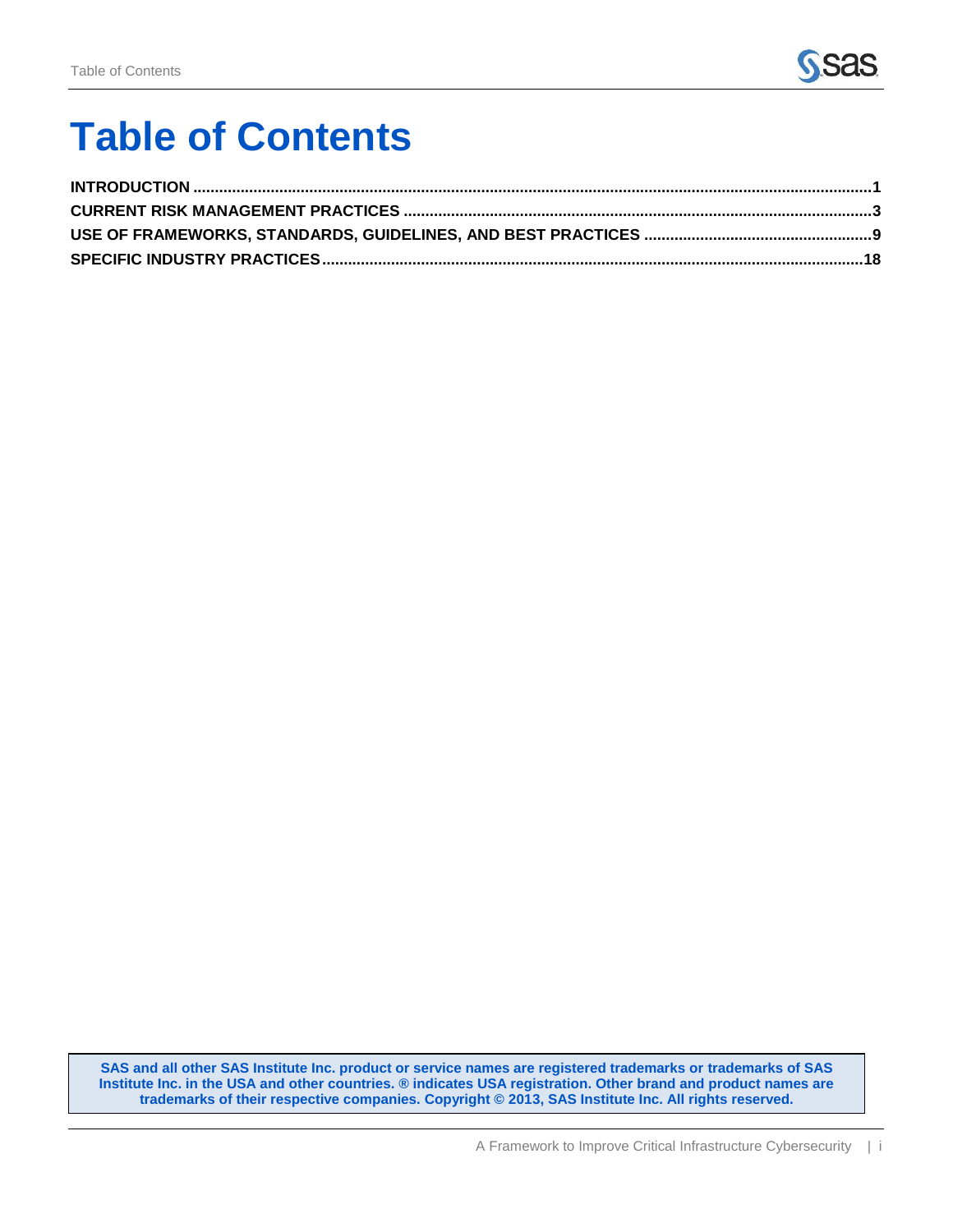*Analytics and risk* 



## <span id="page-2-0"></span>**Introduction**

years. As such, SAS' intent is to respond to the NIST Request for Information to provide guidance on developing a Cybersecurity Framework from an analytics and risk management perspective only. Throughout the response, SAS will articulate perspectives from its customers' point-of-view as well as where SAS sees the cyber market trending. From SAS' customers' point-of-view, many enterprises follow a common paradigm. That is, most customers first establish Security Operation Center (SOC) for cybersecurity. This clearinghouse is the central focal point for defensive cyber activities, and typically responsible for maintaining situational awareness for the cybersecurity landscape within the organization. Co-locating resources and pooling analytical and investigative talent helps to ensure efficiency in handling complex threats such as cyber adversaries. However, organizations often overlook the need to implement a fully integrated analytical environment to identify overarching patterns and trends across the numerous layers of cybersecurity. Without an enterprise analytical framework approach in the cyber domain, it becomes very difficult to establish tactics, techniques, and procedures (TTP) of bad actors and behavioral signatures. Identifying these complex patterns of activity from the perimeter into and across the network provides valuable insight, which can then be analytically modeled and added to the defensive posturing at the perimeter level. This approach also assists in validating attribution which can be complicated through deceptive *management perspective Common challenges Common challenges*

SAS Institute has been the leading provider of analytic solutions for the past 37

*Best practices: a centralized risk repository and a hybrid approach to analytical risk management*

processes.

From the market's point-of-view, SAS has seen many customers move towards an enterprise framework, where cyber is just one risk that needs to be managed. That is, one best practice in an enterprise cyber framework is the use of a centralized risk repository. Ongoing monitoring of network activity, both inside and on the perimeter, combined with applying advanced analytics provides the best tradecraft in assessing risk and alerting on critical events. A hybrid approach to analytical risk management has long been a best practice for enterprise fraud detection and can be leveraged within the cyber domain as well. The hybrid approach combines a rules-based method for known threats with advanced statistical analysis, such as anomaly detection, predictive modeling, and network analysis. This highly effective approach identifies behavioral attributes that are indicative of cyberattacks, reduces falsepositives in the alerting, and results in detection of threats as early as possible to mitigate the threat or reduce the loss of critical assets.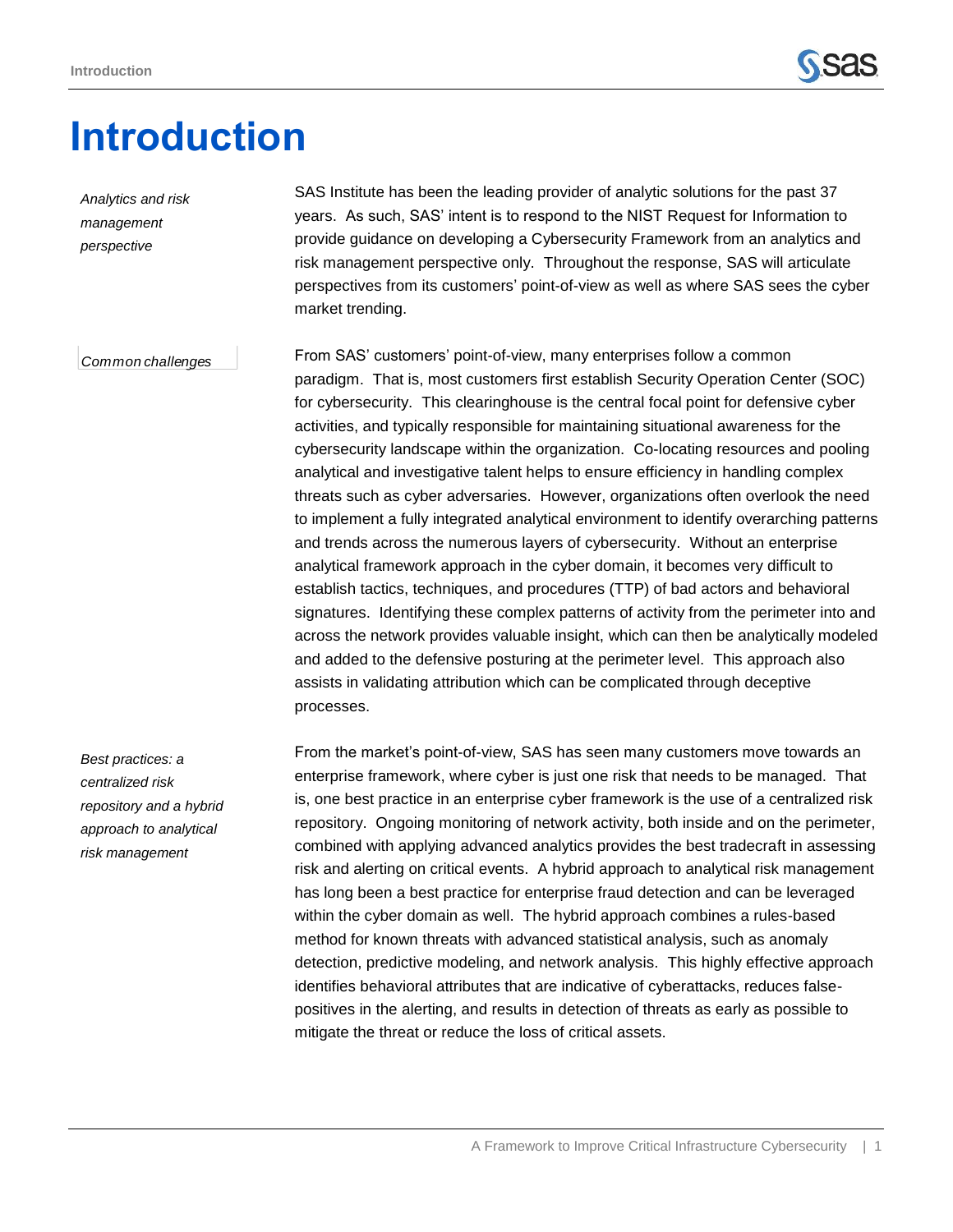

*A 360<sup>o</sup> view of the network for enterprise risk management and analytics for foresight*

This environment offers a range of techniques and processes for the collection, classification, analysis and interpretation of data to reveal patterns, anomalies, key variables, and relationships that would otherwise be obscured or invisible. The goal is to have a 360 degree view of the network at all times to better manage risk from an enterprise level. To establish a truly comprehensive Cybersecurity Framework, it is necessary to incorporate advanced analytics into the model to see what has happened in the past, what is happening today (real-time), and to see what could happen in the future. By adding advanced analytics to the nine core practices of a critical infrastructure, cyber defenders can stay one step ahead of would-be hackers while protecting the most critical and sensitive information within the business.



*Figure 1: A hybrid approach to analytical risk management.*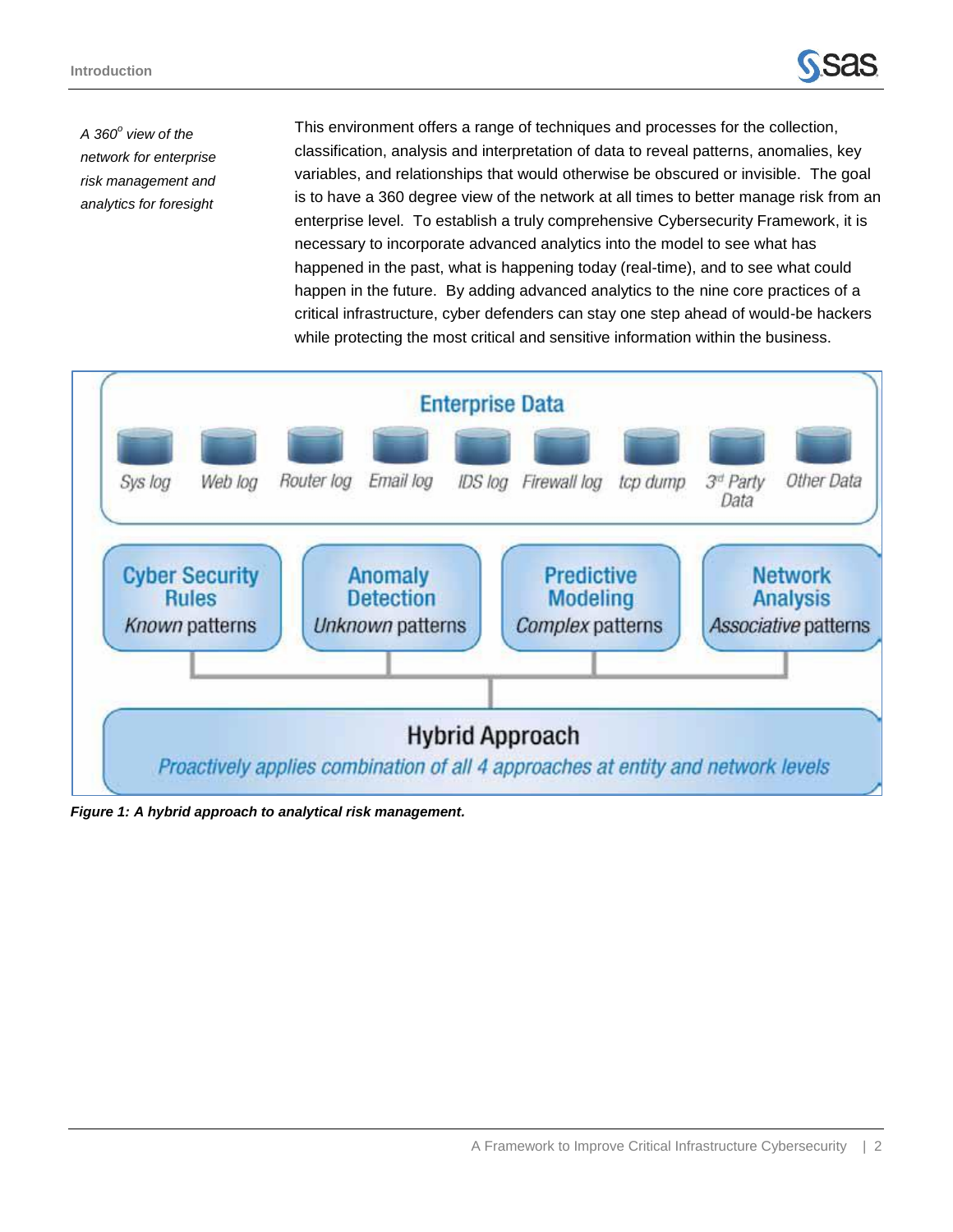## <span id="page-4-0"></span>**Current Risk Management Practices**

*NIST solicits information about how organizations assess risk; how cybersecurity factors into that risk assessment; the current usage of existing cybersecurity frameworks, standards, and guidelines; and other management practices related to cybersecurity. In addition, NIST is interested in understanding whether particular frameworks, standards, guidelines, and/or best practices are mandated by legal or regulatory requirements and the challenges organizations perceive in meeting such requirements. This will assist in NIST's goal of developing a Framework that includes and identifies common practices across sectors.*

## *1. What do organizations see as the greatest challenges in improving cybersecurity practices across critical infrastructure?*

The goal for all organizations, including government, is to have a greater reach and presence with employees as well as customers, and to provide these services in a secure manner. Common challenges include:

- $\triangleright$  Budget remains a great task for improving cybersecurity. It is only after an organization experiences a cyberattack that budget becomes readily available to address future assaults.
- $\triangleright$  Governing user (employee) access to the internet is one of the greatest challenges around improving cybersecurity practices. Granting internet access to employees without any restriction to what they can view or download creates a vector for access to the network, including what can be done unintentionally or deliberately.
- Assigning proper classifications and importance to various data sources allow for data to be protected at an appropriate level based on the sensitivity. While secure organizations understand and handle data classification appropriately, this is not commonplace outside of this specific user population.

## *2. What do organizations see as the greatest challenges in developing a crosssector standards-based Framework for critical infrastructure?*

The greatest challenge to creating a cross-sector standards-based Framework for critical infrastructure is prioritizing the criticality of internal information based on the risks that these challenges face. For example, within SAS Institute, there are three business entities: SAS Institute Inc, SAS Solutions OnDemand, and SAS Federal LLC. Since each group addresses vastly different markets, the goal of creating a standards-based Framework becomes a challenge.

*Challenges: tight budgets, governing internet access and protecting personal information* 

*Prioritizing the criticality of internal information*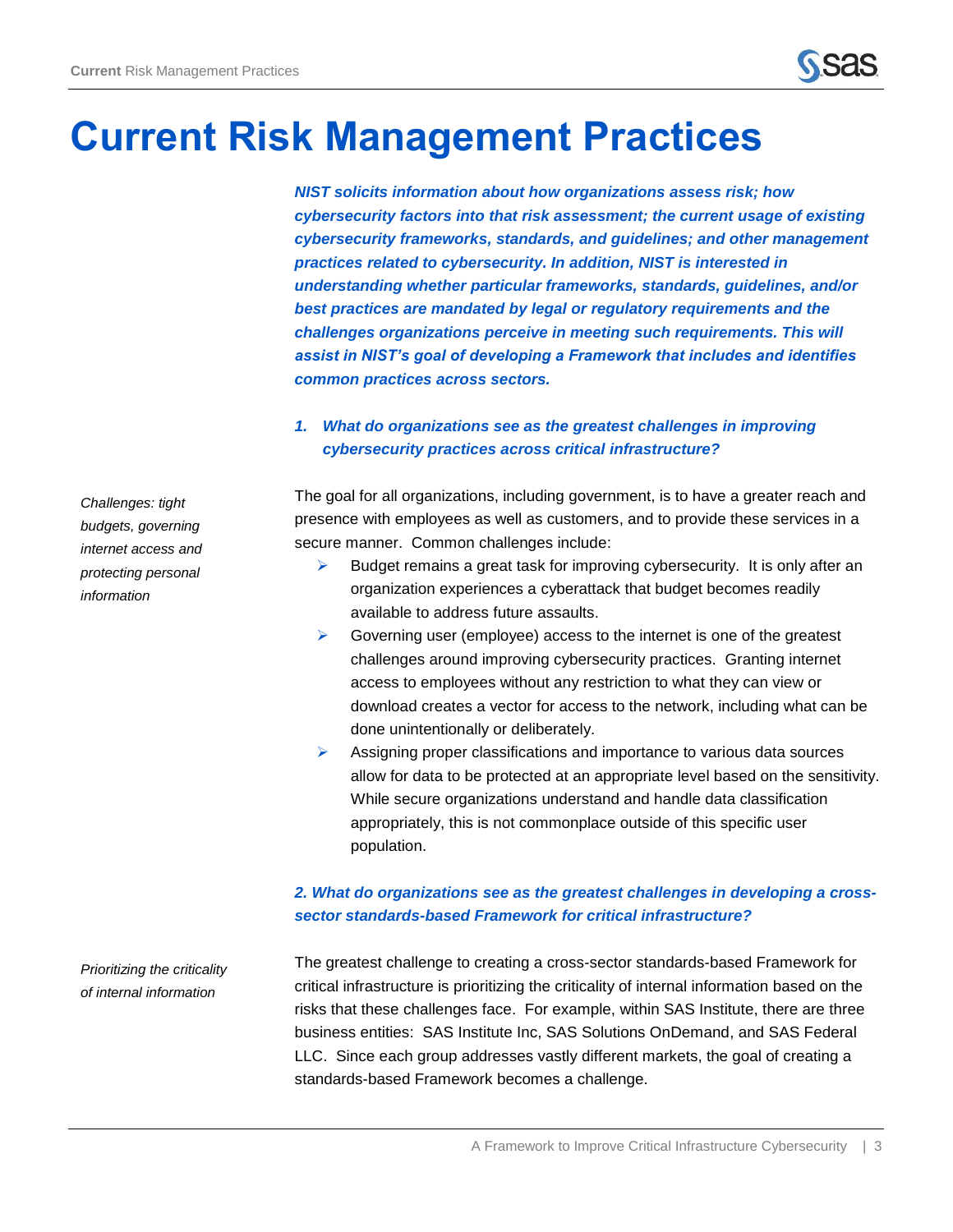## *3. Describe your organization's policies and procedures governing risk generally and cybersecurity risk specifically. How does senior management communicate and oversee these policies and procedures?*

This commenter's organization leverages our risk-based pedigree to apply risk metrics and ratings to various operations and behaviors. We have found that this approach allows for the organization to better address and assess the current status of its systems and services. To ensure this risk approach is appropriately enforced, it is governed using the approaches and controls outlined in the organization's Risk Management Policy. This policy cannot be disclosed, as it is deemed sensitive to the organization; however, standards for information security should include risk factors and mechanisms, which should be enforced by the Chief Information Security Officer's office.

## *4. Where do organizations locate their cybersecurity risk management program/office?*

Most information security systems and programs operate from within or are aligned with the Chief Information Officer's role in the organization. This alignment offers both additional capabilities, and likewise, introduces challenges. The separation of duties associated with distinct, separate reporting chains allows for better isolation and an oversight layer for information technology. The integration of the information security and information technology functions provides a more cohesive approach for a budget conscious organization to approach cybersecurity, as better security practices and procedures can be injected into standard processes; however, this may occur at the cost of oversight. *Chief Information Officer typically oversees information security*

## *5. How do organizations define and assess risk generally and cybersecurity risk specifically?*

Generally, risk management is a process whereby the risk of an event occurring is balanced against the actual likelihood, impact, and mitigation associated with an event; offering an overall risk. Most organizations apply some level of risk management to most processes, including things such as where to build a new building or warehouse. If an organization should increase its presence into a new market,(or any other example where external factors need to be weighed and balanced in terms of risk versus reward to an organization), this becomes a risk tolerance exercise for the organization.

Organizations leverage components of the risk portfolio, such as intellectual property, copyrighted material, patents, and trade secrets. Each of these factors are all integral parts of protecting assets and potentially lowering risk through legal and process mitigation strategies. *Risk portfolio components*

*Risk policies and procedures*

*General risk management process*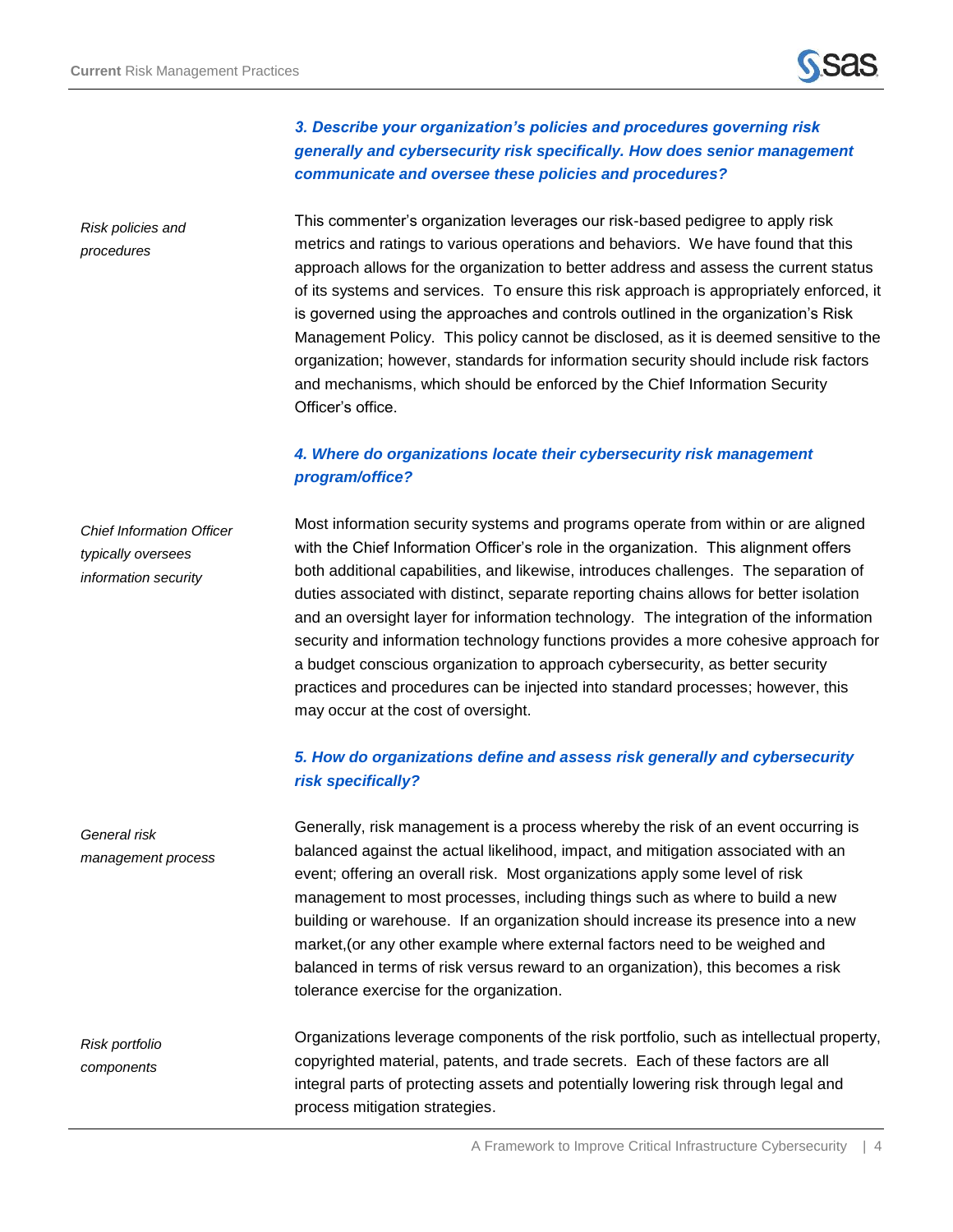

*Risk mitigation for cybersecurity*

Cybersecurity-based risk, however, is a combination of potential events and activities, as well as the potential threat vectors that exist within an organization. Methods and techniques utilizing standards and strict process adherence can assist in lowering the risk or partially mitigating risks associated with cyber events. However, they cannot eliminate the risk, as the threat vector associated with risk is too broad to be eliminated, even with a comprehensive risk mitigation plan leveraging only process and standards.

For a cybersecurity risk strategy to be more comprehensive, it should incorporate not only process and standard-based mitigation, but should include threat profiling and behavioral analysis to account for unforeseen and potentially unknown areas of cybersecurity risk. Additionally this strategy should incorporate and fuse internal device data, as well as external threat data feeds, which provide behavioral analysis associated with new events and techniques used to defeat network and device protection capabilities. *Comprehensive cybersecurity risk strategy*

## *6. To what extent is cybersecurity risk incorporated into organizations' overarching enterprise risk management?*

*Today's computing environment increases cybersecurity risks*

As organizations leverage a more open model, whereby solutions such as cloud computing are heavily leveraged, and employees are allowed to bring personal mobile-based devices to work, the risk associated with a more global presence is more evident than ever before. In traditional network and information security, a perimeter could be set and guarded vigorously. While the perimeter is still present, the devices, which actively move from behind the perimeter to outside of a company's network are ever increasing. This dynamic, flexible computing environment is providing organizations with economies of scale, but in many instances, at the cost of information security.

*Cybersecurity risk management is critical to enterprise risk management*

One of the only avenues to combat this dynamic unknown is to assess the risk of what is known and understood about a specific connection, device, or entity. Once this information has been gleaned, data enrichment should be performed with behaviors that are considered to be normal and abnormal in the communication flow of a node on a network, or a network connection to an organization's infrastructure. Cybersecurity risk management is a key centerpiece in the arsenal of an organization's information security strategy, as it assists with the prioritization of events and makes the mitigation of these events known.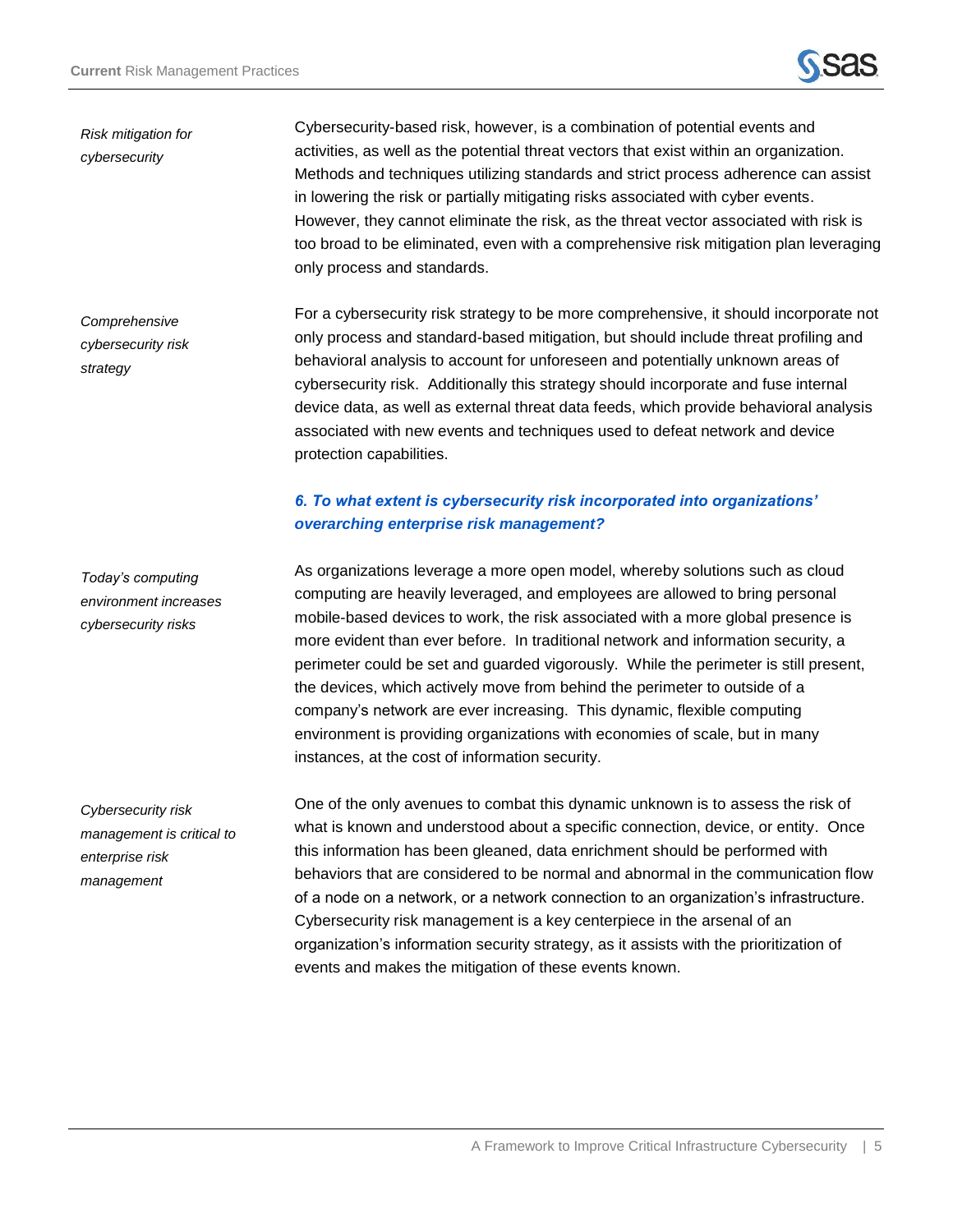*SIEM tools provide realtime analysis of security alerts generated by network hardware and* 



## *7. What standards, guidelines, best practices, and tools are organizations using to understand, measure, and manage risk at the management, operational, and technical levels?*

Organizations are leveraging a combination of tools, techniques, and processes to address the challenges of cybersecurity. The tools commonly used include Security Information and Event Management (SIEM) offerings, such as HP ArcSight and Q1 Labs, which provide a basic level of insight into events that are happening on the network. Additionally, products such as firewalls, Intrusion Detection Systems (IDS), and Intrusion Prevention Systems (IPS) are commonly in use within larger organizations. These devices can capture information which may characterize network traffic flows, but do not provide real insight into what the data means, nor do they review data over a long period to detect trends and abnormal behaviors.

Common techniques and processes include:

- $\triangleright$  Manually correlating events on the perimeter and events occurring on the network nodes,
- $\triangleright$  Reviewing web information concerning new and emerging attacks found on networks,
- $\triangleright$  Enforcing proper security configuration on devices, whereby open communication ports are available, if necessary, for business purpose,
- $\triangleright$  Prohibiting communication avenues not required for business success

Combining these tools, techniques, and processes with standards, such as the concepts of least privilege and others listed in the NIST 800-53 security controls, are commonly used to act as guidance to security or technology personnel. Other guidance such as the Trusted Computing Platform from Microsoft, and NSA guides on secure computing provide an organization level framework. This assumes that the organization understands the value of information security and is committed to the safe computing process and enforcing these practices on employees and others utilizing network or organization resources.

## *8. What are the current regulatory and regulatory reporting requirements in the United States (e.g. local, state, national, and other) for organizations relating to cybersecurity?*

The only regulatory requirement enforced on our business is HIPAA, relating to the use and practices surrounding Health and Human Services data. While this regulation applies to most organizations, it is understood that many establishments in other critical areas of infrastructure are governed by various regulations or standards which would recommend the reporting of cyber events to the appropriate state and/or federal entity for, a minimum, information sharing with other entities. *HIPAA regulatory requirements*

*Risk management techniques and processes*

*applications*

*Standards provide additional guidance*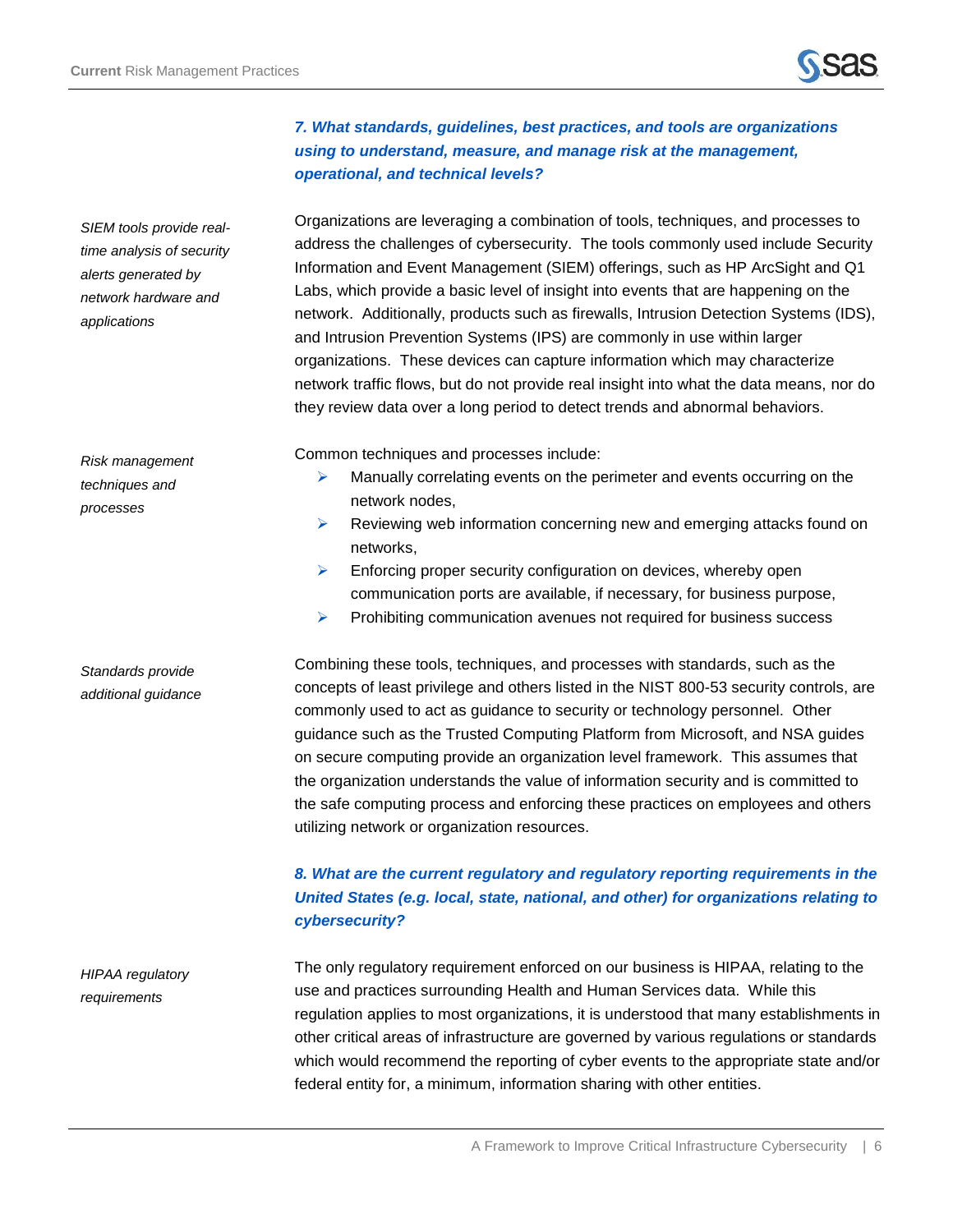

| Information sharing                        | Programs which promote information sharing between government and industry,<br>such as the FBI's InfraGuard program should be highly leveraged in any new<br>standards and potential reporting requirements that are recommended under this<br>Cybersecurity Framework.                                                                                                                                                                                                                                                                                                                            |
|--------------------------------------------|----------------------------------------------------------------------------------------------------------------------------------------------------------------------------------------------------------------------------------------------------------------------------------------------------------------------------------------------------------------------------------------------------------------------------------------------------------------------------------------------------------------------------------------------------------------------------------------------------|
|                                            | 9. What organizational critical assets are interdependent upon other critical<br>physical and information infrastructures, including telecommunications,<br>energy, financial services, water and transportation sectors?                                                                                                                                                                                                                                                                                                                                                                          |
| Interdependent critical<br>infrastructures | Oftentimes, organizations leverage the standard mechanisms such as power,<br>cooling, and technology redundancies. These redundancies may not be<br>individualized to an organization's industry, but could and should be adopted<br>nationwide.                                                                                                                                                                                                                                                                                                                                                   |
| Power redundancies                         | The power redundancies include multiple power feeds from separate entry points,<br>battery backups, and potential use of generators for long term power sustainment.<br>This, as most, requires the use of the electrical grid and power generation sectors as<br>a requirement on the critical infrastructure.                                                                                                                                                                                                                                                                                    |
| Cooling redundancies                       | Redundancy for cooling and other environmental capabilities come to the majority of<br>organizations through the use of backup environmental controls and cooling units.<br>The cooling facilities in most organizations include water based devices, thereby<br>incorporating a reliance on the water treatment critical infrastructure.                                                                                                                                                                                                                                                          |
| Technology redundancy                      | Tools utilized for technology redundancy include redundant network routes and<br>devices (e.g., routers, switches, load balancers, etc.), self-healing internet<br>connections through different providers, leveraging different media types and<br>different points of presence, redundant array of inexpensive disks (RAID)<br>configurations, and redundancy in shared devices and storage. These technology<br>redundancies all rely on the power infrastructure, as well as manufacturing and<br>transportation sectors to ensure the original and support parts are able to be<br>delivered. |
|                                            | 10. What performance goals do organizations adopt to ensure their ability to<br>provide essential services while managing cybersecurity risk?                                                                                                                                                                                                                                                                                                                                                                                                                                                      |
| <b>SLAs to meet</b><br>performance goals   | Most organizations have adopted service level agreements (SLAs) to provide<br>guidance and expectations as to availability of critical services. However, most do<br>not provide governance concerning availability of services as a result of<br>cybersecurity risk. No metric other than SLAs are currently in use to govern<br>availability due to cybersecurity events.                                                                                                                                                                                                                        |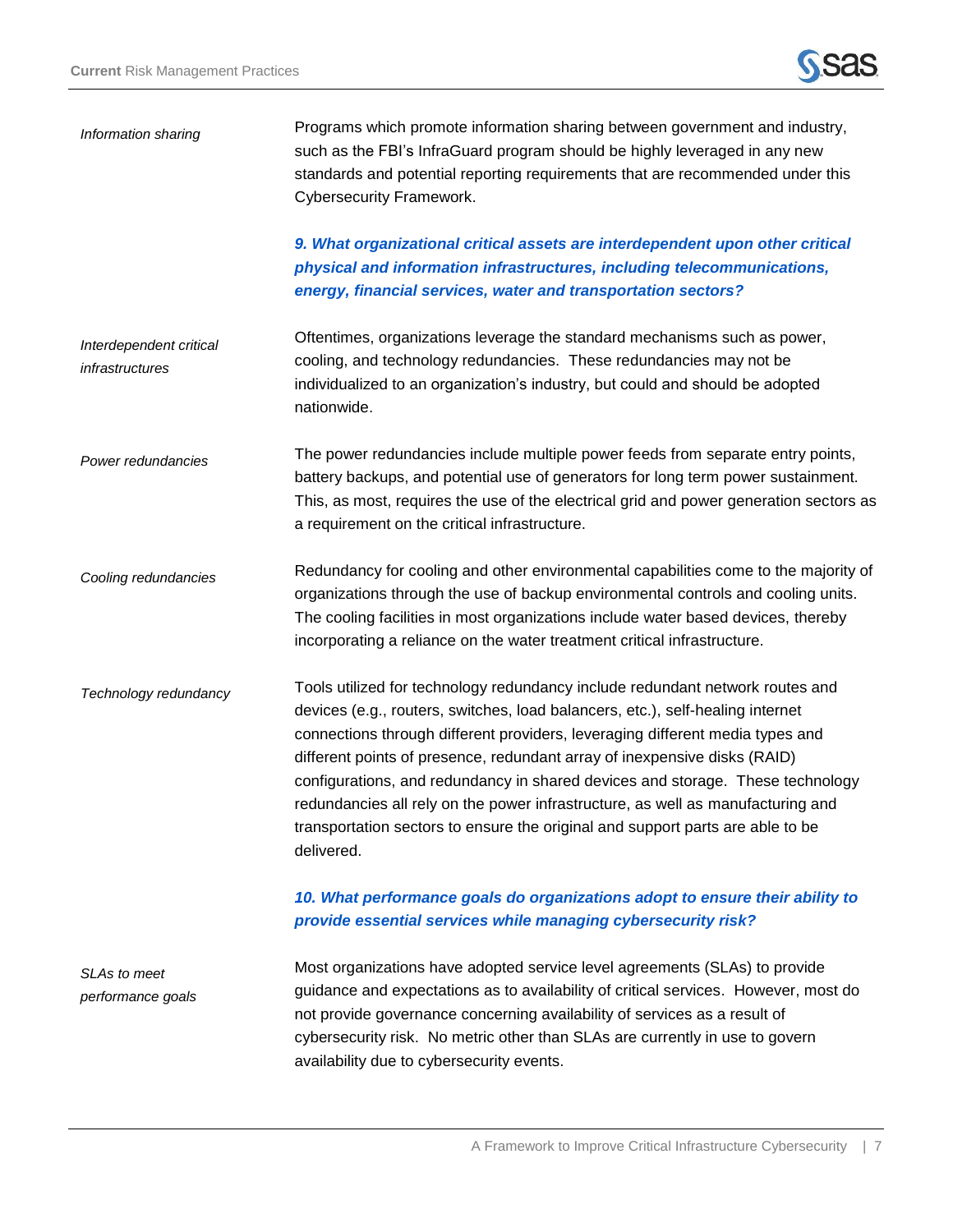

## *11. If your organization is required to report to more than one regulatory body, what information does your organization report and what has been your organization's reporting experience?*

As a service provider to the Department of Health and Human Services, the organization is required to comply with HIPAA regulations. At this time, there has been no request to provide DHHS with any structured reporting. *Reporting requirements*

## *12. What role(s) do or should national/international standards and organizations that develop national/international standards play in critical infrastructure cybersecurity conformity assessment?*

*Very few countries have online and electronic laws*

Governmental standards, and in some cases, tools or capabilities, such as the Trusted Computing Platform guidance from Microsoft and NSA guides or secure system configuration would be an important step in creating a cybersecurity conformity assessment. While these recommendations are on a national level, it is important to note that these fundamentals could be adopted internationally as well. However, prior to international standards being implemented, it would be necessary for additional countries to implement and enforce online and electronic law. Otherwise, these standards do not lend themselves for easy adoption.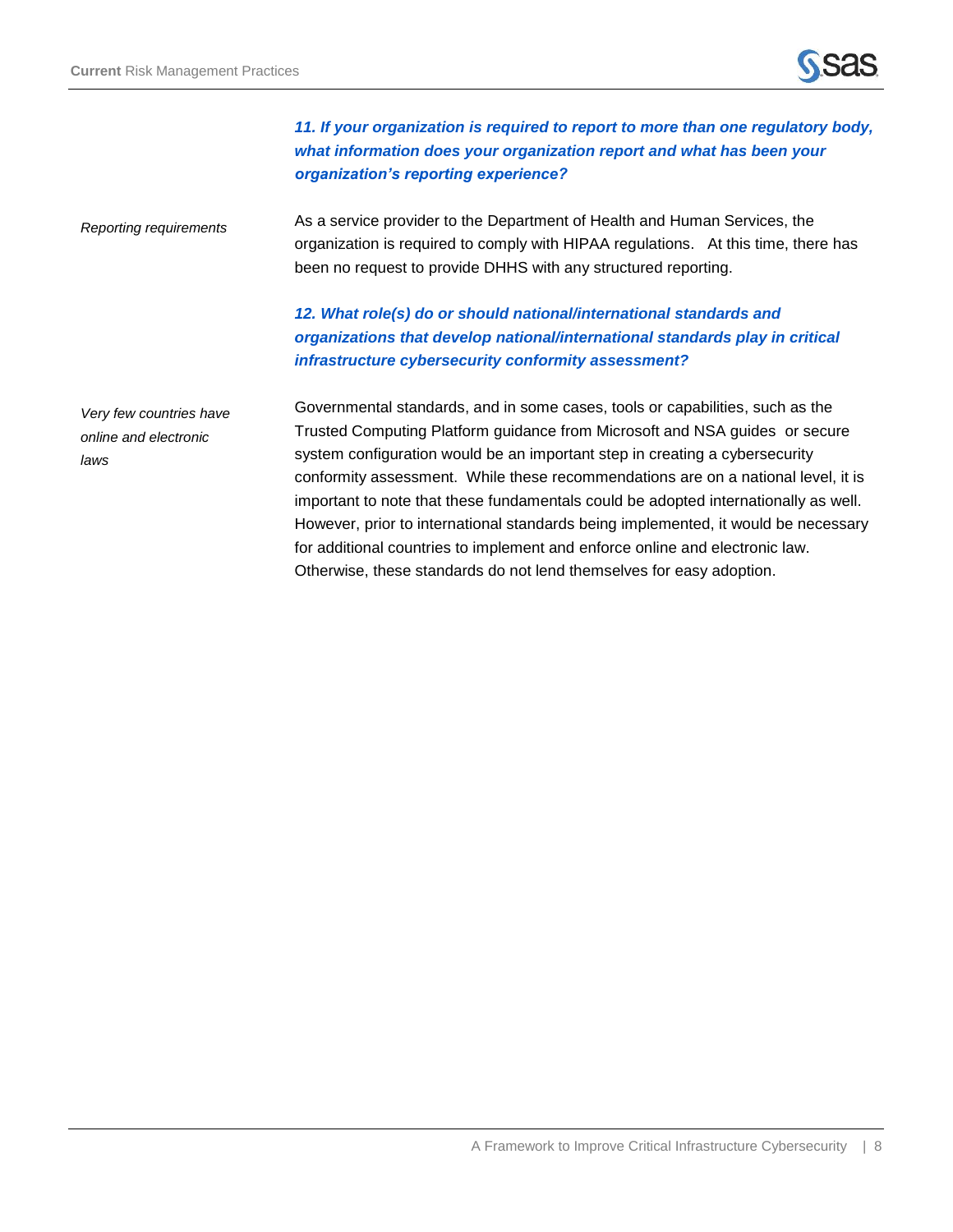

## <span id="page-10-0"></span>**Use of Frameworks, Standards, Guidelines, and Best Practices**

*As set forth in the Executive Order, the Framework will consist of standards, guidelines, and/or best practices that promote the protection of information and information systems supporting organizational missions and business functions. NIST seeks comments on the applicability of existing publications to address cybersecurity needs, including, but not limited to the documents developed by: international standards organizations; U.S. Government Agencies and organizations; State regulators or Public Utility Commissions; Industry and industry associations; other Governments, and non-profits and other non-government organizations. NIST is seeking information on the current usage of these existing approaches throughout industry, the robustness and applicability of these frameworks and standards, and what would encourage their increased usage. Please provide information related to the following:*

#### *1. What additional approaches already exist?*

Many organizations are challenged in the area of cybersecurity as none of the existing policies or standards are comprehensive in nature, and do not provide an exact blueprint for an organization to achieve a secure cyber posture. Some cyberprofessionals assert that a combination approach of various standards and policies, which may potentially complement each other, could provide the most comprehensive approach to the policy aspect of cybersecurity related issues. Many organizations have begun adopting some combination of policies, as these are used in numerous aspects of continuity plans and disaster recovery plans, and may be required in certain lines of business. *Limitations of existing policies and standards*

Most businesses take precautions to protect infrastructure and data by way of traditional approaches, which include deploying firewalls and other network intrusion tools for tactical cybersecurity. However, without best practices guidance available, it may be beneficial to examine how the financial services industry approaches fraud detection as a potential strategic approach to cyber-defense. This study could provide a valuable in-depth understanding of adversarial motives and tactics, which can enable an organization to better defend against cyberattacks. *Leveraging fraud detection best practices from the financial services industry*

One example of the synergies between financial services and the information security sectors occurred in June 2011 when the Federal Financial Institutions Examination Council (FFIEC) formally released the long-awaited supplement to its "Authentication in an Internet Banking Environment" guidance, first issued in October *FFIEC risk management framework*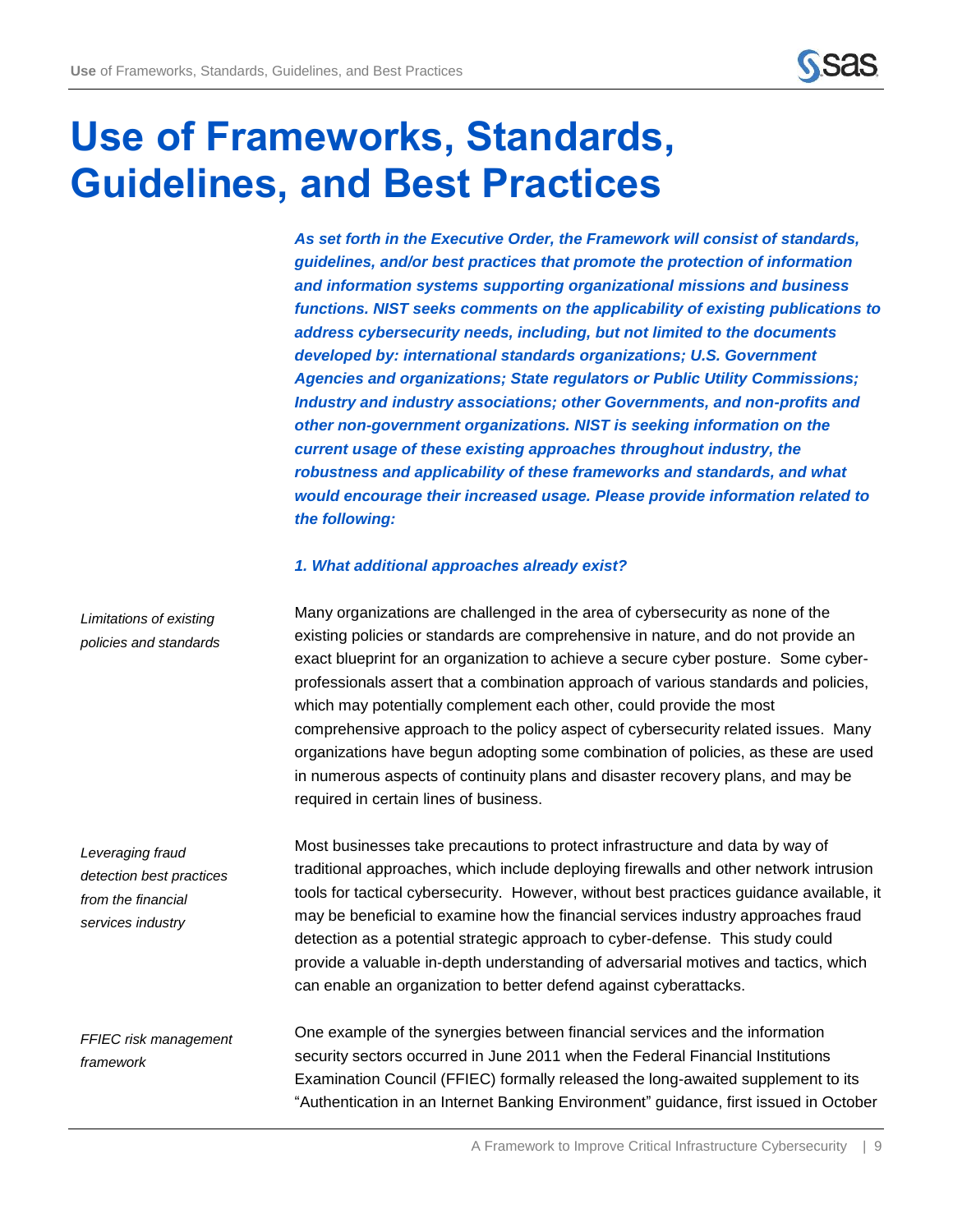

*Risk management controls to authenticate the identity of retail and commercial customers accessing internetbased financial services*

*Layered security* 

*approach*

2005. The supplement reinforces the risk management framework described in the original documentation and updates the FFIEC member agencies' supervisory expectations regarding customer authentication, layered security, and other controls in the increasingly hostile online environment. This holistic risk approach guided the official supplement and highlighted the need for:

- $\triangleright$  Better risk assessments
- $\triangleright$  Effective strategies for mitigating known online risks
- $\triangleright$  Improved customer and employee fraud awareness

Many of our top financial services customers have collaborated with our organization to understand how technology would be able to play a key role in support of this new supplement. For example, layered security is characterized by the use of different controls at different points in a transaction process so that a weakness in one control is generally compensated for by the strength of a different control. We work with our clients in supporting this layered approach specifically in fraud detection and monitoring systems. These methods include consideration of consumer history and behavior through a unique customer signature approach as well as a timely, informed and effective institution response decision on 100 percent of an organization's customer transactions in real time.

Other sources of industry best practices that our organization monitors include:

- **Financial Services Information Sharing and Analysis Center (FS-ISAC)**
- $\triangleright$  BITS, the technology policy division of the Financial Services Roundtable

Many organizations begin by using existing cyber tools stitched together to address various cyber issues. These solution components leverage standard SIEM tools, firewalls, perimeter security solutions, etc., but do not address the goal of providing a global picture of the systemic health of networks, applications and so forth. To get a global view, data from these systems must first be fused together into a cohesive structure that represents all entities within the operational environment.

Once in a common structure, many customers use visualization techniques to do a forensic analysis in order to determine vulnerabilities, visualize attacks, identify affected systems and services and evaluate operational readiness. While forensic analysis will help identify long-term vulnerabilities and provide case evidence to law enforcement, it does little to protect against 0-day threats and does not provide a set of countermeasures that can be employed in real time.

To deal with these threat vectors, any cybersecurity solution must provide a capability to handle massive amounts of data, while providing security analysts a visual representation of events either as they transpire, or in a forensic manner after the fact. *The need to detect* 

*A piecemeal approach does not provide a global view*

*Limitations of using forensic analysis alone*

*attackers in real time*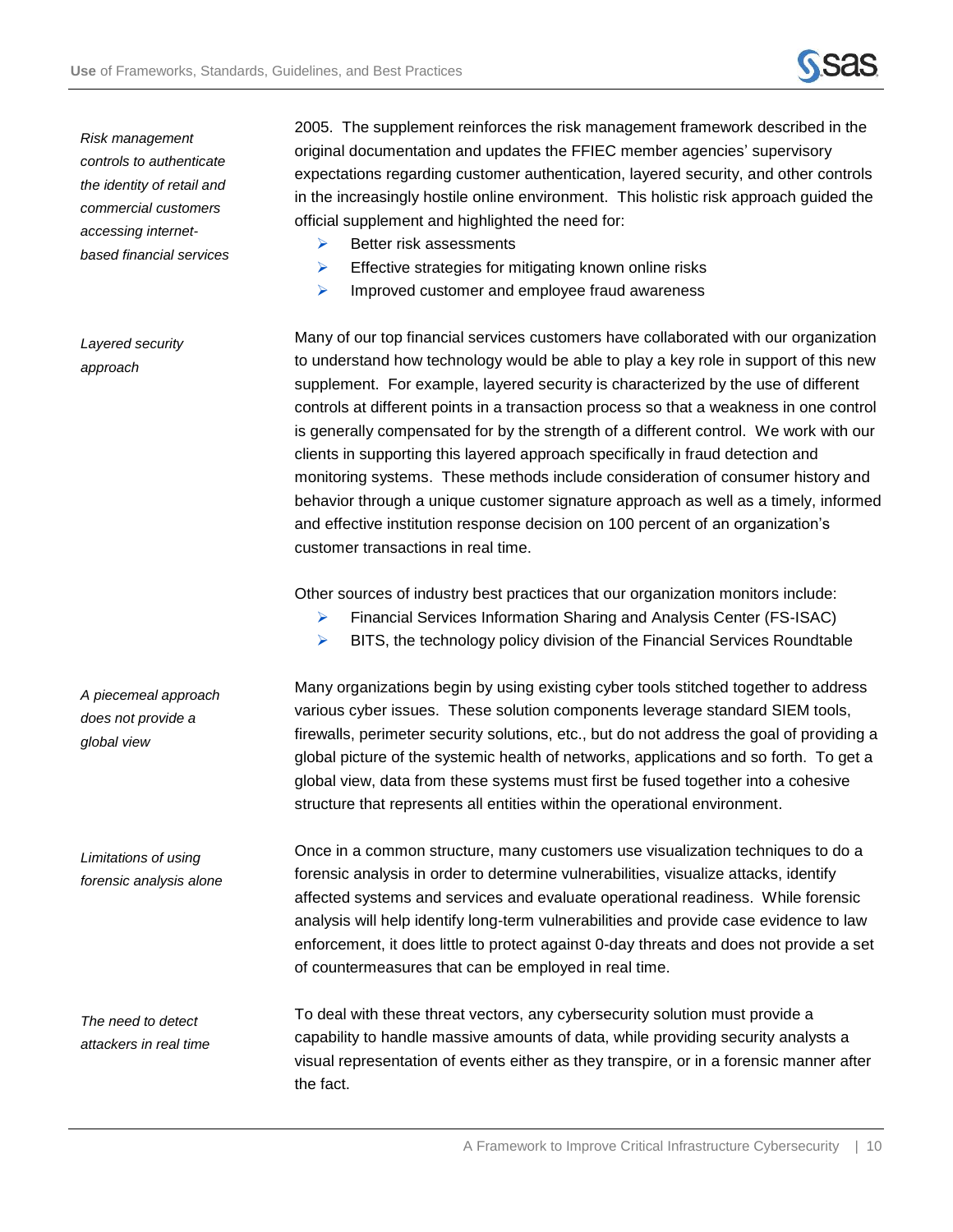

## *2. Which of these approaches apply across sectors?*

| Risk techniques have<br>horizontal applicability                                    | Organizations should apply risk techniques that are horizontal in their application to<br>the enterprise. These systems should view the cyber problems in the context of<br>overall enterprise risk management solutions, such as those used in the financial<br>sector. An example of this is risk scoring which has been proven as a best practice<br>in mortgage lending, credit scoring, insurance, and securities, and is equally<br>applicable to cybersecurity.                                                                                                                                                                                        |
|-------------------------------------------------------------------------------------|---------------------------------------------------------------------------------------------------------------------------------------------------------------------------------------------------------------------------------------------------------------------------------------------------------------------------------------------------------------------------------------------------------------------------------------------------------------------------------------------------------------------------------------------------------------------------------------------------------------------------------------------------------------|
| Analytics and advanced<br>big data techniques                                       | Notwithstanding, cyberattacks are alike in nature to traditional financial services<br>fraud. A big data/volume of "transactions" through credit cards swipes is similar to<br>cyber access attempts with results (i.e., approve/deny or access/denial of access)<br>both happening in rapid succession. Seeds of a paradigm shift can be found in credit<br>card fraud detection, which offers a comparable use case for cyber threat detection.<br>For fraud detection, banking organizations needed to gather the skills to detect<br>fraudulent behaviors, primarily through an increase in the number of channels used<br>to communicate with customers. |
| Circumventing the<br>system                                                         | In the cyber world, an intruder will test his/her permissions and any alerting that has<br>been put into place on the now compromised host, by making changes to<br>unimportant files, and adding new files to a deeply nested directory. This test, while<br>minimal, is the exact same principle as the small gas station transaction. This<br>purposeful, and extremely important test, indicates that an attempt to compromise a<br>system has ended in success.                                                                                                                                                                                          |
|                                                                                     | With holistic access to an organization's data and enterprise analytics, organizations<br>have the capability to identify and expose patterns and behaviors which are<br>connected to risks, and can act immediately to reduce or eliminate threats. By<br>embracing analytics with advanced big data techniques, organizations can control<br>and automate the processes associated with assessing risk. This comprehensive<br>approach enhances the cyber detection process, making it more accurate and<br>sustainable in terms of detection and ultimate results.                                                                                         |
|                                                                                     | 3. Which organizations use these approaches?                                                                                                                                                                                                                                                                                                                                                                                                                                                                                                                                                                                                                  |
| Organizations tend to<br>adopt these approaches<br>only after significant<br>losses | Unfortunately, organizations do not typically take precautions which can seem<br>"costly" due to the resources or technology required until after a significant loss<br>occurs. With fraud, the loss equates to monetary amounts which can be recovered.<br>The cost to address this loss is offset significantly by the recovery or savings of<br>funds, which often drives the decision to implement. For example:<br>CNA insurance companies use predictive analytics to enhance fraud<br>➤<br>prevention                                                                                                                                                  |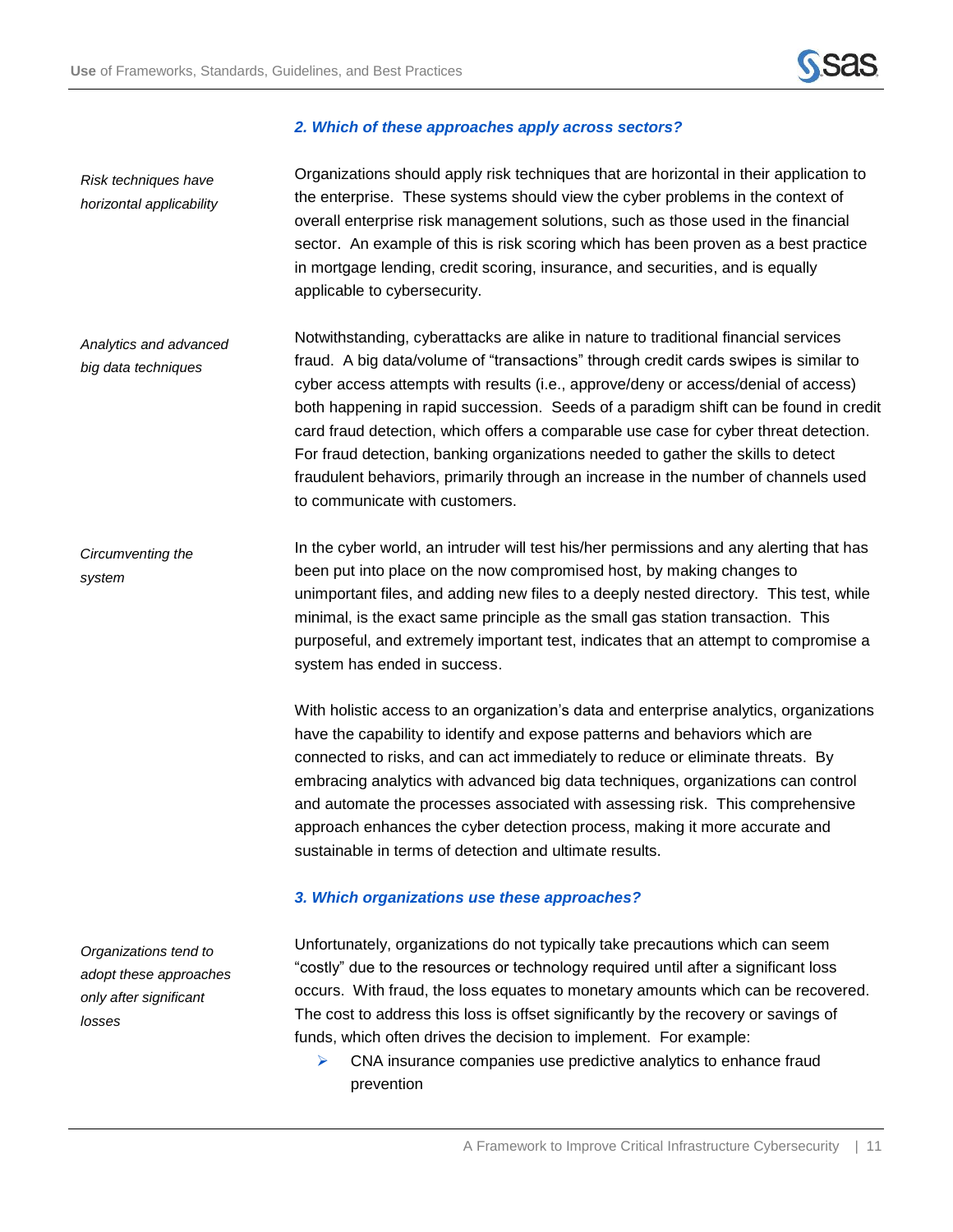*Advantages of rulesbased systems*

*Shortcomings of rulesbased systems alone*



- $\triangleright$  HSBC Holdings plc, one of the world's largest banking and financial services organizations, uses advanced analytics to monitor and risk score the millions of transactions processed each day
- $\triangleright$  Los Angeles (LA) County uses social network analysis to uncover fraud rings relative to its child care services

In cyber, we are beginning to see a shift in this thought process. Given the expectation that everyone is susceptible to cyberattacks and the negative connotation associated with data breaches or information theft, along with the cost of recovery, the proactive approach is gaining momentum.

#### *4. What, if any, are the limitations of using such approaches?*

The standard approach in today's operational environment is to empower cybersecurity divisions with a variety of visualization tools that allow cyber analysts and operators to monitor and react to cyber threats. Cyber professionals are growing more rapidly than other IT roles due to increased threats and the belief that a greater volume of individuals focused on the problem is the solution to preventing further incidents. Unfortunately, this approach is not only costly, but prone to error as sensor data volumes increase, and cloud architecture becomes more pervasive. *Limitations of visualization tools alone*

By taking a layered approach to prevention and detection through multiple analytical techniques, the risk of attack is lowered. However, some of these individual techniques can pose challenges and limitations. *A multi-layered analytical approach*

> For example, business rules have a distinct advantage in that they are both flexible and easy to understand. Most rules-based systems can be updated quickly with new rule logic without significant intervention. From a regulatory perspective, rules-based systems are typically preferred, as they can be easily explained.

> > The challenge, however, with rules-based approaches is that they encode only a small amount of information. Furthermore, rules-based approaches don't generalize well on new and unseen data because they are "information limited." The example above accounts for a situation in which a customer attempts to deposit a cash amount greater than \$10,000. However, consider a situation in which a customer attempts numerous smaller transactions within a single day that together total more than \$10,000 or a customer who purposely operates just below the \$10,000 threshold. To address these patterns, the user needs to add more rules to the detection system. This trend will continue as the organization attempts to prevent the various new types of fraudulent activity. The result or byproduct is a growth in business rules that can create management issues, overlapping business rules, and a detection engine that is always a step behind. Despite their deficiencies, business rules have their place in fraud detection systems, as they provide a flexible,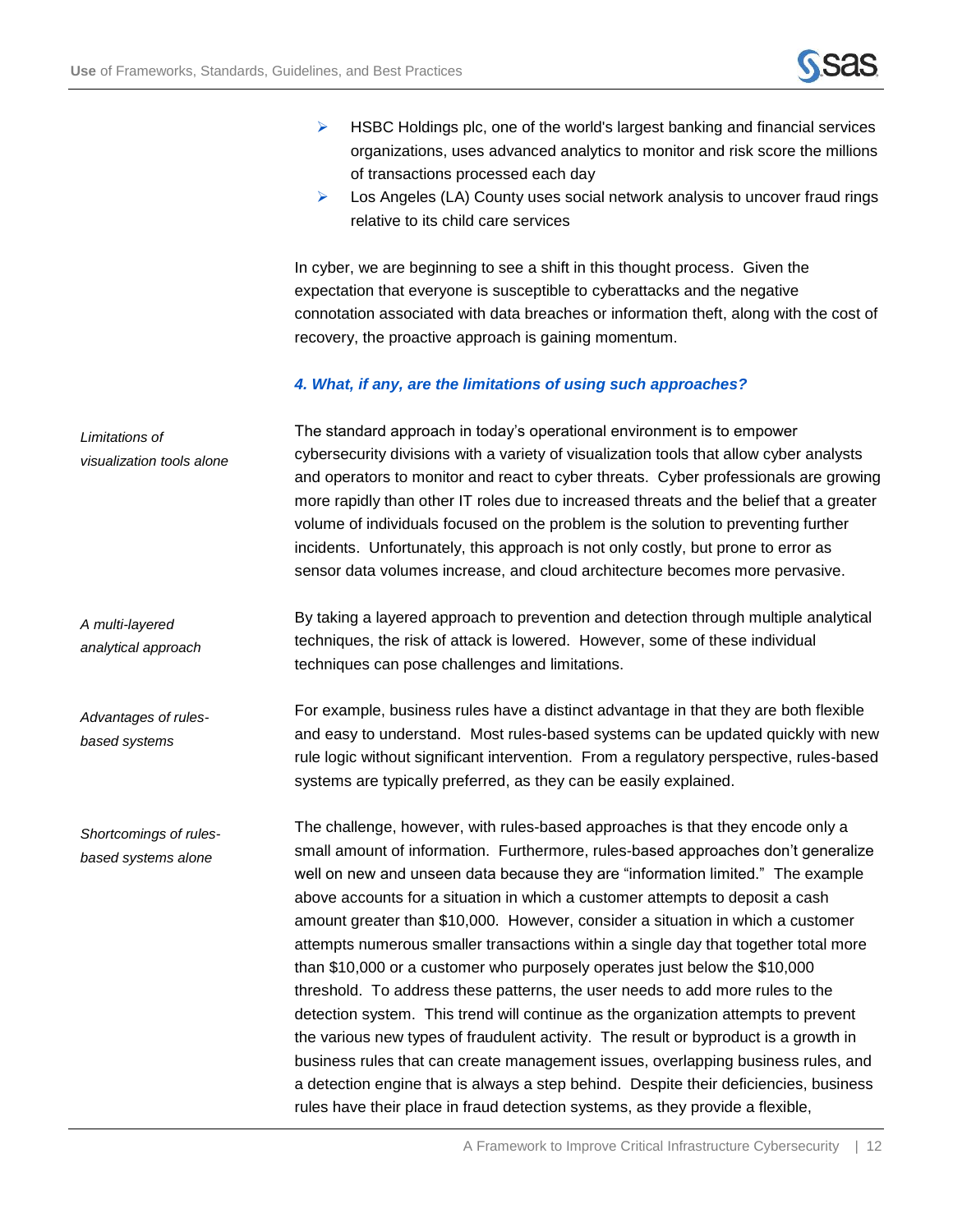

explainable method for detecting known fraud patterns. They can also be used in conjunction with other analytical detection methods. This is beneficial since business rules can be adjusted quickly, while analytical techniques typically take more time to retrain or build.

Most existing information security solutions attempt to use static rules to define what is allowed or disallowed from areas or hosts on a network. This understanding has led to individuals or groups which want to exploit these security systems to understand how and what these systems weigh in their assessment, which has caused a game of cat and mouse to ensue. This game consists of a rules or signature provider to add content concerning behavior to disallow, and the perpetrator then attempts to slightly change their approach to an attack, to see where the lines are, thereby allowing for the system to be 'gamed', by taking advantage of what is allowed, disallowed, and the logic which is used to delineate between the two statuses. *Gaming the rules-based system*

A hybrid approach to this problem will incorporate the use of existing rules or signatures, and will combine this static data with dynamic, intelligent analytic models, which will enable probabilistic events to be determined, potential outcomes to be weighed, and ultimately, nefarious behavior disallowed on public and private networks. *Recommended hybrid approach*



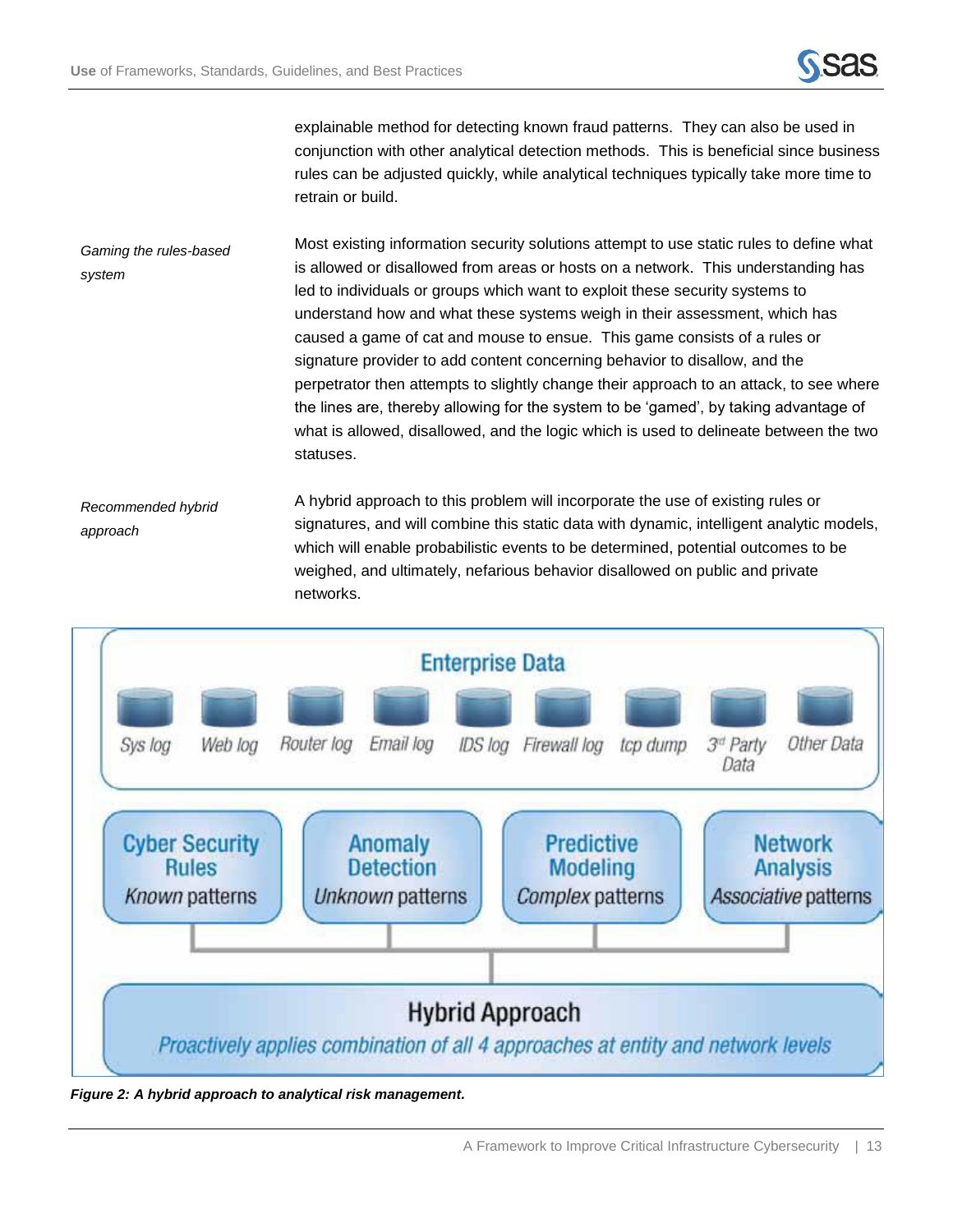

## Anomaly and peer grouping methods were developed to address the generalization problems of rules-based detection schemes. Peer group methods attempt to compare the behavior of individuals or entities with their peer group. A peer group is a collection of individuals or entities with shared attributes—behavioral, demographic, or a combination of the two. Typically, business rules combined with clustering techniques (e.g., k-means) are used to segment populations and assign individuals and entities to specific peer groups. The behavior of an individual or entity is then compared to the peer group. Anomalies are found when an entity's or individual's behavior deviates from the "normal" behavior of the peer group. This method is popular with compliance applications, such as anti-money laundering solutions. The challenge with peer grouping is, like rules-based approaches, its inability to generalize on new and unseen data. Another common challenge is that the behavior you are looking out for is often found to be the "normal" behavior of the peer group. And finally, there is the challenge associated with managing these types of detection systems. Typical implementations use large amounts of data to create profiles within databases. This process is time-consuming, thus adaptability comes at a significant cost. The cybersecurity field is investing in additional headcount because they must rely on human interpretation and adaptability to new threat situation. However, given the complexity and significant volumes of data, an automated methodology/tools-based approach ensures balance between securing the network and allowing for ongoing mission needs. Due to the complexity and numerous cybersecurity tools in the marketplace (network, application, data, insider, etc.), true cyber situational awareness can only be achieved through holistic or all-source risk assessment. By leveraging advanced analytics to correlate events and identify overarching trends and patterns through a hybrid analytical approach, organizations can determine overall risk across the enterprise. While these techniques are not new, the combination of hybrid analytics and recent advances in in-memory technology are enabling risk detection based on complex analytic models against big data. *5. What, if any, modifications could make these approaches more useful?* The explosion of cyberthreats and sensor data has made cybersecurity a big data problem. Through advanced analytics, cybersecurity solutions can address the shortcomings of current security vendors by establishing normal behaviors and detecting variance from these norms in order to provide near real-time threat analysis for an organization. In other words, the cyber problem is really one of modeling a variety of situations such as adversary behavior, nominal behavior for internal users, *Automated methodology/toolsbased approach Holistic or all-source risk assessment Advanced analytics for near real-time threat analysis Anomaly and peer grouping methods Limitations of anomaly and peer grouping alone*

cyber asset inventory, etc. and presenting results to a semantically rich visualization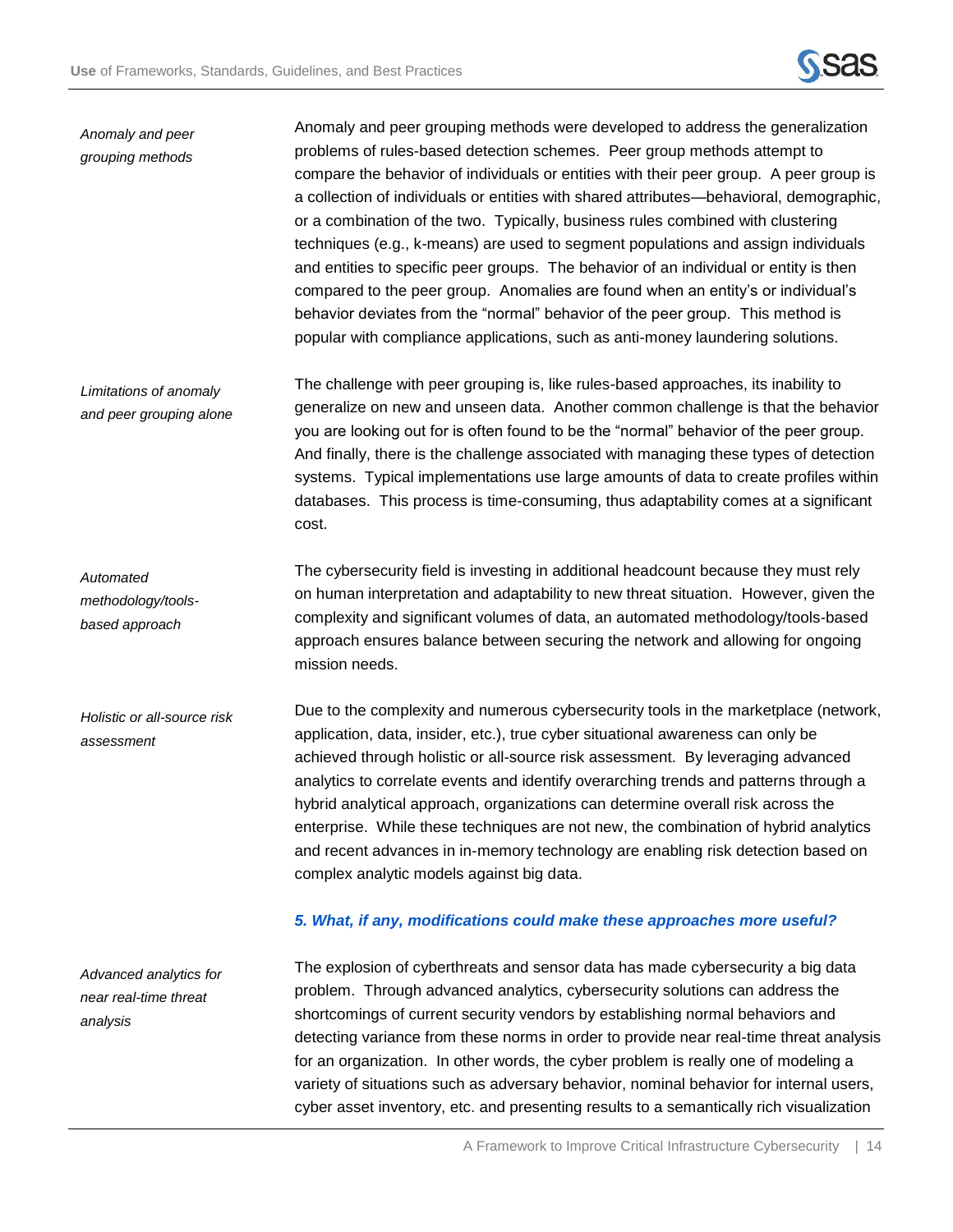

environment for cyber warriors who must make quick decisions to prevent data loss. For real-time operations, analytics can improve situational awareness by providing earlier detection of emerging threats resulting in earlier threat mitigation.

The best approach for a challenge of this magnitude is to employ an automated process providing analysts with as much time-to-decision as possible. Considering cyber events can occur within nanoseconds, developing automated solutions are the only way to ensure detection or gain advantage against an adversary. Many of the cyber tools available today (e.g., firewall or SIEM software) automate many decisions to keep up with the ongoing number of the attacks. However, in the investigative and advanced analytics stage of bringing together all of the cyber landscape information and correlating events to understand the overall tactics, techniques, and procedures (TTP), the majority of approaches are still manual, depending on human intervention which is complicated by levels of expertise and training. *Automated process*

New ideas, methods, and technologies will dramatically improve cybersecurity detection efforts. This next generation of threat detection will use vast quantities of disparate data, distributed computing, rapid development technologies, and advances in predictive modeling to produce faster, more-accurate solutions to detection problems. The following are a few guiding principles behind these nextgeneration methods: *Next generation of threat detection*

- $\triangleright$  Most detection systems rely on structured data in the form of transactions. It is a well-known fact that augmenting detection schemes with a wide a variety of data—including unstructured and semi-structured data—greatly improves the accuracy and generalizability of predictive models.
- $\triangleright$  Predictive performance depends on how you manipulate data and create features (variables). Next-generation systems will make it easy to assemble, manufacture and test features with more diversity and more predictive power.
- $\triangleright$  Use of event stream processing technology (also known as complex event processing engine or CEP) can detect anomalous patterns in high volume, low latency streams of data. These suspicious patterns can then be further analyzed by more complex analytical models with the "scores" or results (i.e., an actual positive versus a false positive) and the results can then be sent back directly to the event stream processing engine to halt or re-route "bad" transactions" for further, detailed analysis.
- $\triangleright$  Creating and selecting the features needed to detect a pattern is 80 percent of the battle. While creating simple features to perform sums, averages, and counts over specific time ranges is relatively straightforward, it is much more difficult to engineer, craft, and test a feature that maximizes predictive power. Success lies in the ability to create, explore, and test potential features interactively on large quantities of data.

*Use as much data as possible from a variety of sources*

*Engineer mass quantities of diverse features from multiple sources*

*Analyze data "in steam" whenever possible to reduce detection and reaction time.* 

*Explore and visualize*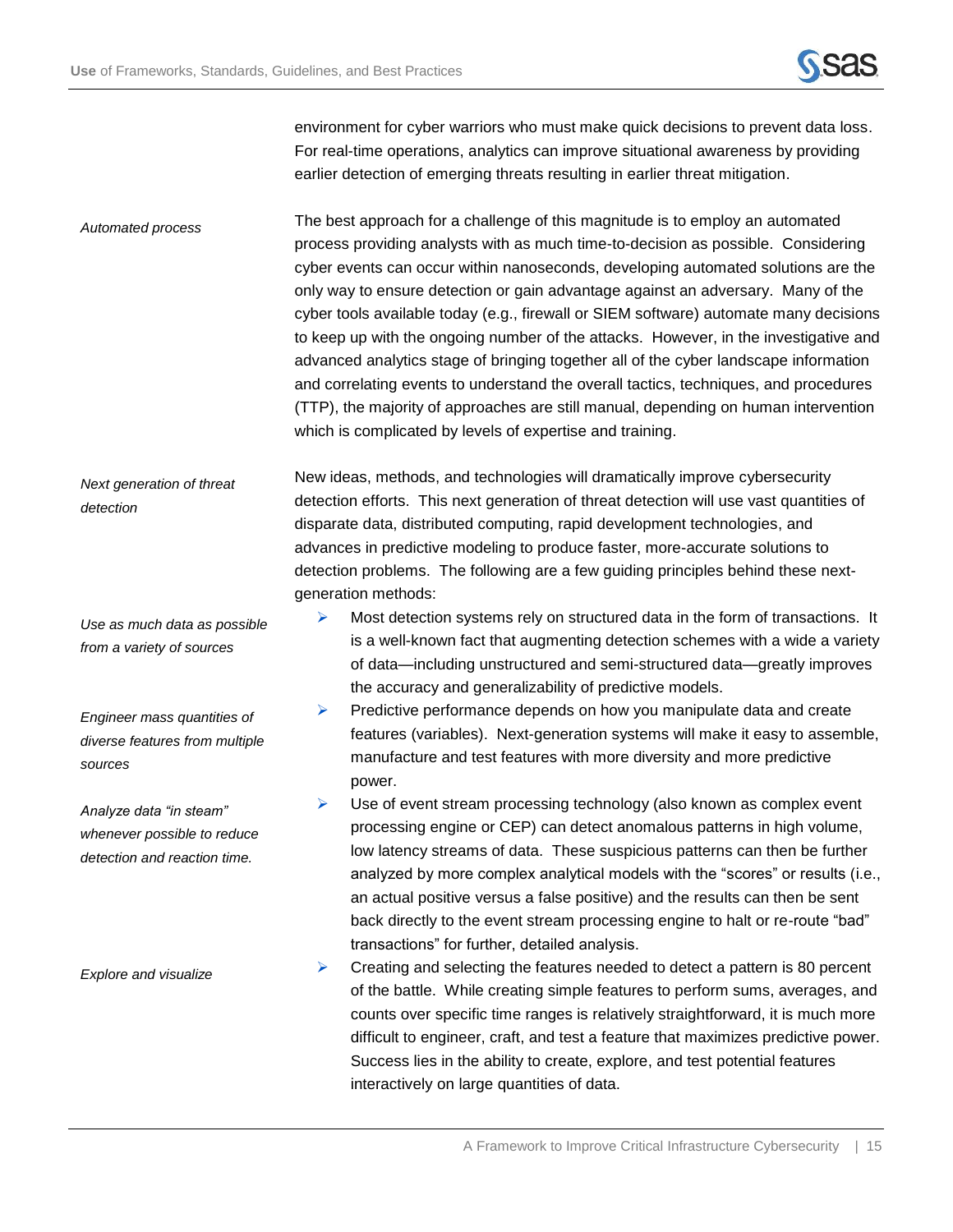

| Keep it simple<br>Take a white-box approach to<br>the black box                      | If you can detect something with a simple rule, don't complicate things with<br>➤<br>models and peer groups. The minimum description length (MDL) principle<br>says, "The solution that makes the fewest assumptions should be selected."<br>In next-generation of detection, complex analytics will be used to engineer<br>features and rules for detecting events of interest.<br>A key limitation of current systems is the inability to provide insight into why<br>➤<br>something has been detected or how the current systems work. As the<br>complexity of a system increases, our ability to understand the system<br>decreases. Ultimately, what is needed from the detection engine is the story<br>behind why something was detected. |
|--------------------------------------------------------------------------------------|--------------------------------------------------------------------------------------------------------------------------------------------------------------------------------------------------------------------------------------------------------------------------------------------------------------------------------------------------------------------------------------------------------------------------------------------------------------------------------------------------------------------------------------------------------------------------------------------------------------------------------------------------------------------------------------------------------------------------------------------------|
| Using data model and<br>analytical techniques to<br>address sector-specific<br>needs | 6. How do these approaches take into account sector-specific needs?<br>Sector specific needs are accommodated through the data model and analytical<br>techniques that are applied based on the specific cyber threat they are facing.<br>7. When using an existing framework, should there be a related sector-specific<br>standards development process or voluntary program?                                                                                                                                                                                                                                                                                                                                                                  |
| Balancing cyber risk with<br>organizational risk                                     | Organizations should adopt an enterprise risk management approach to all aspects<br>of an organization's operation. Here, stakeholders would use an enterprise risk<br>framework to balance organizational risk relative to each other depending on the<br>context of the business. For example, FEMA must balance cyber risk versus the risk<br>of hurricanes hitting CONUS. This overall risk assessment can be delivered to policy<br>makers so that trade-off decisions can be made based on relative risks. At this level,<br>true situational awareness and decision support systems deliver the same results.<br>8. What can the role of sector-specific agencies and related sector                                                      |
|                                                                                      | coordinating councils be in developing and promoting the use of these<br>approaches?                                                                                                                                                                                                                                                                                                                                                                                                                                                                                                                                                                                                                                                             |
| Common practices can<br>be leveraged across<br>industries                            | Certainly, industry specific methodologies shared with the broader community can<br>help larger cybersecurity goals. Financial Institutions face challenges involving<br>access to monetary goods versus software companies which institute safeguards<br>against their code, and leveraging common practices across industries or sectors<br>can definitely help align efforts.                                                                                                                                                                                                                                                                                                                                                                 |
| Information sharing                                                                  | We would highly recommend that organizations such as US-Cert, the Carnegie-<br>Mellon Cyber organization and the FBI's InfraGuard groups all be heavily weighted in<br>terms of organizations that have been created or have been given a mission to<br>increase the data flow among various industries and government.                                                                                                                                                                                                                                                                                                                                                                                                                          |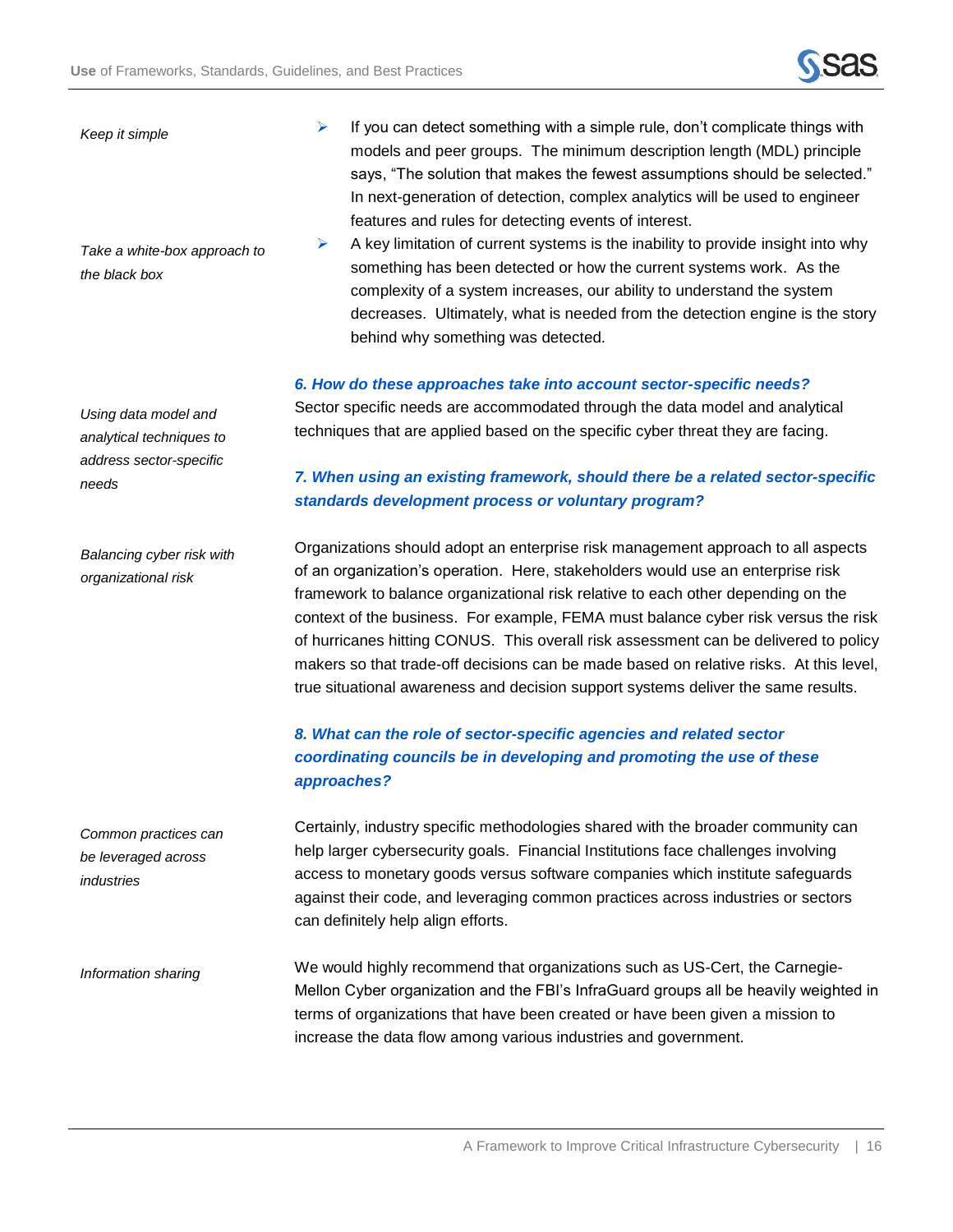

#### *9. What other outreach efforts would be helpful?*

*Develop standards for data models and advanced analytic techniques*

NIST should continue to develop standards that focus not only on policy, but also data models, risk modeling, and advanced analytic techniques. By clearly communicating these standards to industry, NIST could play the role of market maker, using its standards on information sharing, etc. to make it worthwhile for vendors to enter the market with their unique capabilities.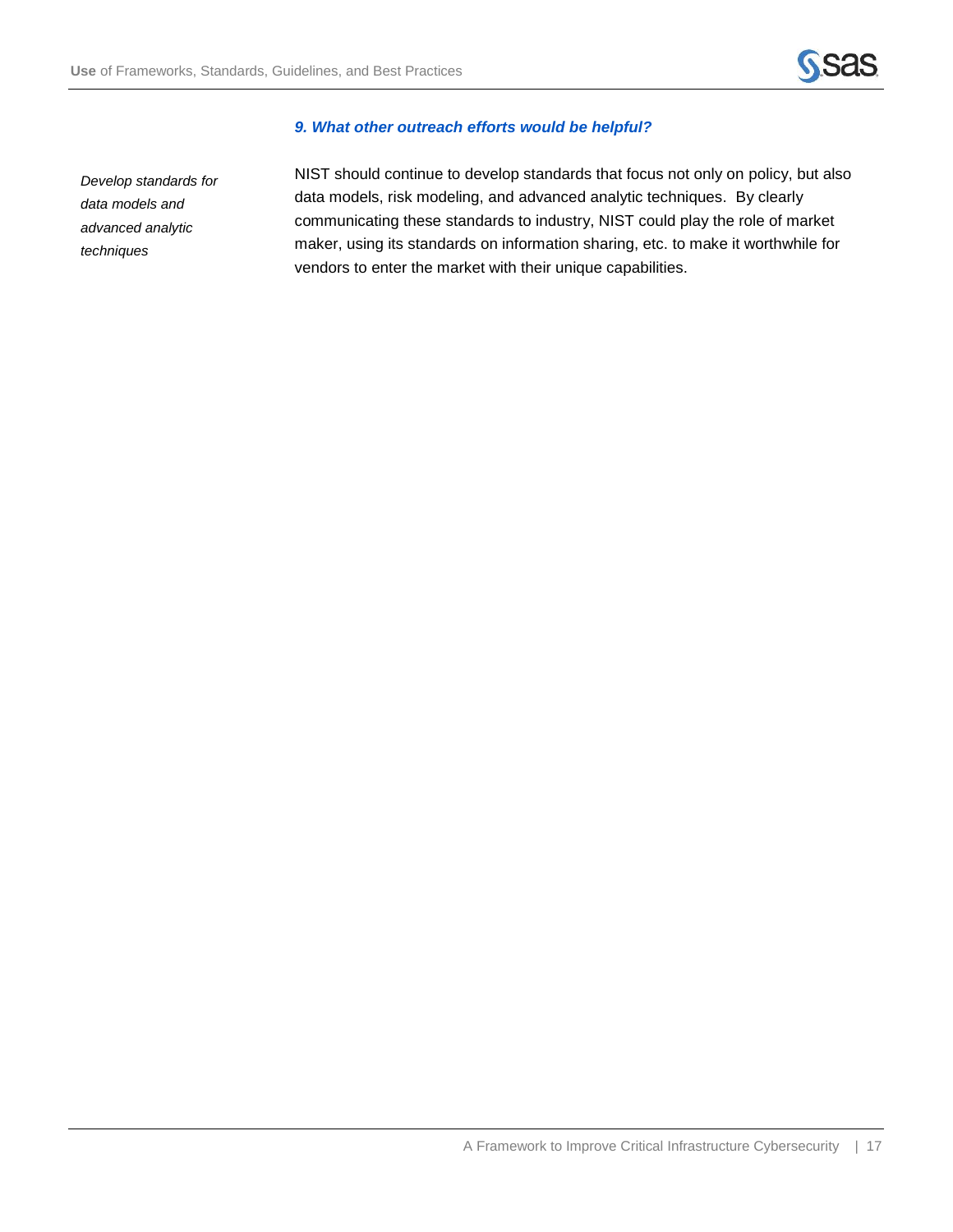

## <span id="page-19-0"></span>**Specific Industry Practices**

*In addition to the approaches above, NIST is interested in identifying core practices that are broadly applicable across sectors and throughout industry. NIST is interested in information on the adoption of the following practices as they pertain to critical infrastructure components:*

- *Separation of business from operational systems;*
- *Use of encryption and key management;*
- *Identification and authorization of users accessing systems;*
- *Asset identification and management;*
- *Monitoring and incident detection tools and capabilities;*
- *Incident handling policies and procedures;*
- *Mission/system resiliency practices;*
- *Security engineering practices;*
- *Privacy and civil liberties protection.*

## *1. Are these practices widely used throughout critical infrastructure and industry?*

*Best practices found in the financial services industry*

There is not a standard throughout all providers of critical infrastructure. In some cases, there are extreme inconsistencies across industries and verticals associated with critical infrastructure. A standard set of procedures modeled after practices in specific sectors would be most applicable and appropriate in this standard framework. The financial services industry reviews almost any event from the perspective of risk, which provides a truly unique view when looking at cyber occurrences through a risk assessment lens. Applying a risk framework to cyber allows for factors such as impact, likelihood, and mitigation strategies to become an important part of the calculation associated with newly established connections and their behavior. This same approach is exceptionally effective in identifying behaviors, such as attempted fraud, passenger screening, and intelligence-led policing within our country.

*Establishing a true situational awareness capability within an organization*

To accurately depict a user and his/her behaviors, a separation of business and operational systems should be implemented. Granting user permissions to change configurations in one area of the organization and not others will minimize the damage or risk to which a single employee can expose the organization. However, data concerning usage patterns should be consolidated into a single view, as these are patterns associated with a single individual's behaviors. Practices such as data encryption, data security zoning, redundancy and resiliency systems, and others should be a recommended aspect of any security framework, and in conjunction, should produce logs and data which would feed behavioral analysis systems to achieve security intelligence. This intelligence information should be fused with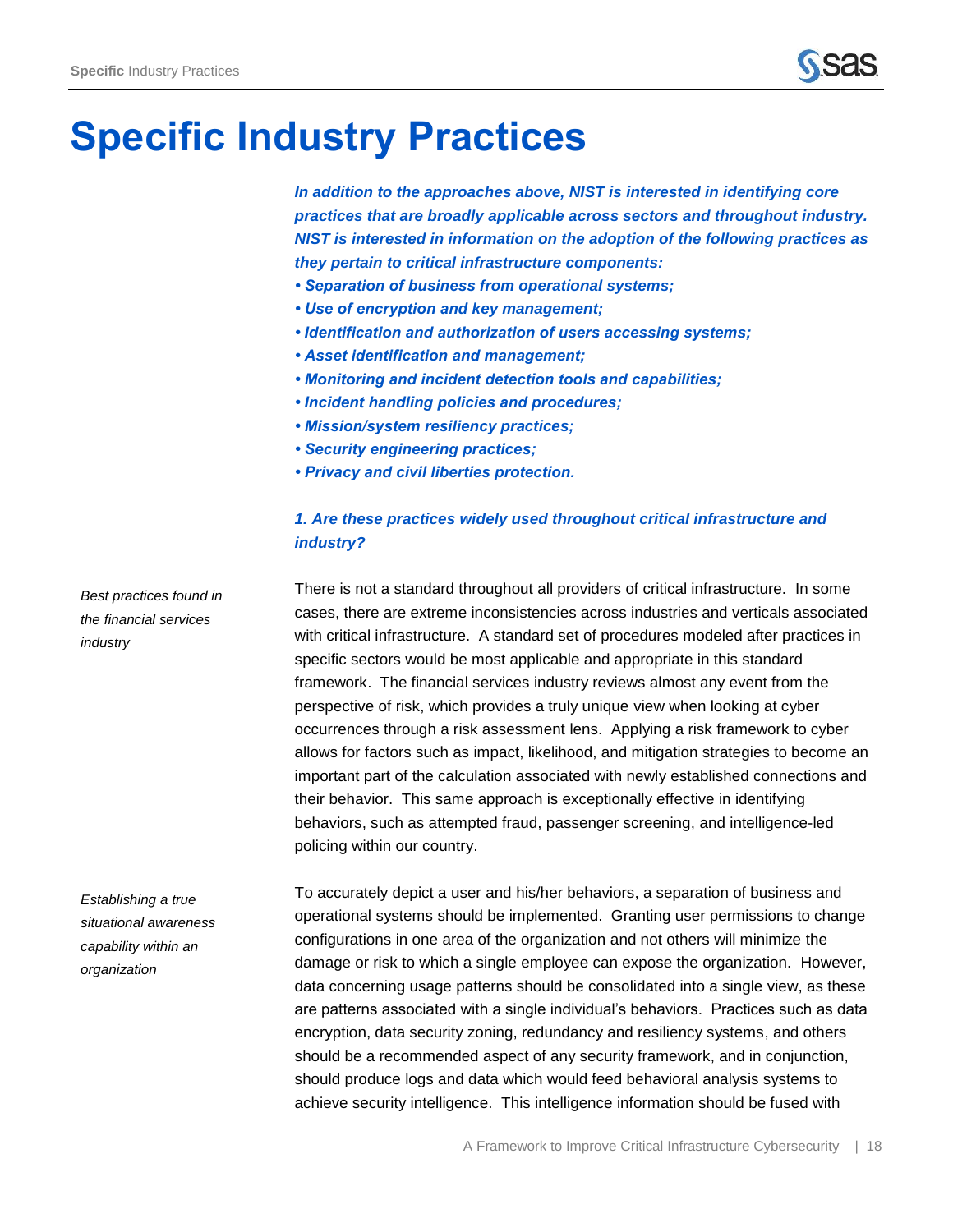

outside sources, such as threat intelligence feeds from leading vendors and governing agencies, security posture assessments, antivirus and anti-malware systems and services, data loss systems, external source identification services, social media feeds, and perimeter device logging feeds to establish a true situational awareness capability within an organization.

## *2. How do these practices relate to existing international standards and practices?*

These practices will further standards globally, as the international community is battling the challenges of a global cyber landscape, and has not established a set of guidelines that provide additional layers of security or auditing capability. The global community is ailing from the same vulnerabilities and attack vectors as areas within the United States. Certain international security concepts, methodologies, and practices such as the layering of security devices, perimeter security device inclusion, data segmentation, and classification are completely recommended by a risk management framework approach. Each model provides valuable input into the risk model and eventually, the risk rating associated with network connections and events. Practices such as encryption of data at rest, strong encryption for data in transit, session encryption for applications, and other best engineering, development, and architectural practices are recommended for any security intelligence framework for cyber applicability.

## *3. Which of these practices do commenters see as being the most critical for the secure operation of critical infrastructure?*

The secure operation of critical infrastructure should follow the proper priority order for the practices put forth from NIST:

- 1. Monitoring and incident detection tools and capabilities
- 2. Security engineering practices
- 4. Incident handling policies and procedures
- 5. Mission/systems resiliency practices
- 6. Identification and authorization of users accessing systems
- 7. Asset identification and management
- 8. Separation of business from operational systems
- 9. Privacy and civil liberties

*Complex behavioral analysis* 

*Priority order of core* 

*practices*

The recommended priorities listed above incorporate a combination of reactive and defensive approaches that are necessary. Every organization must consider the amount of intrusion that has occurred previously, coupled with a proactive posture that thwarts attempted attacks prior to information exfiltration or resource hijacking.

3. Use of encryption and key management

*International security concepts, methodologies, and practices are recommended by a risk management framework approach*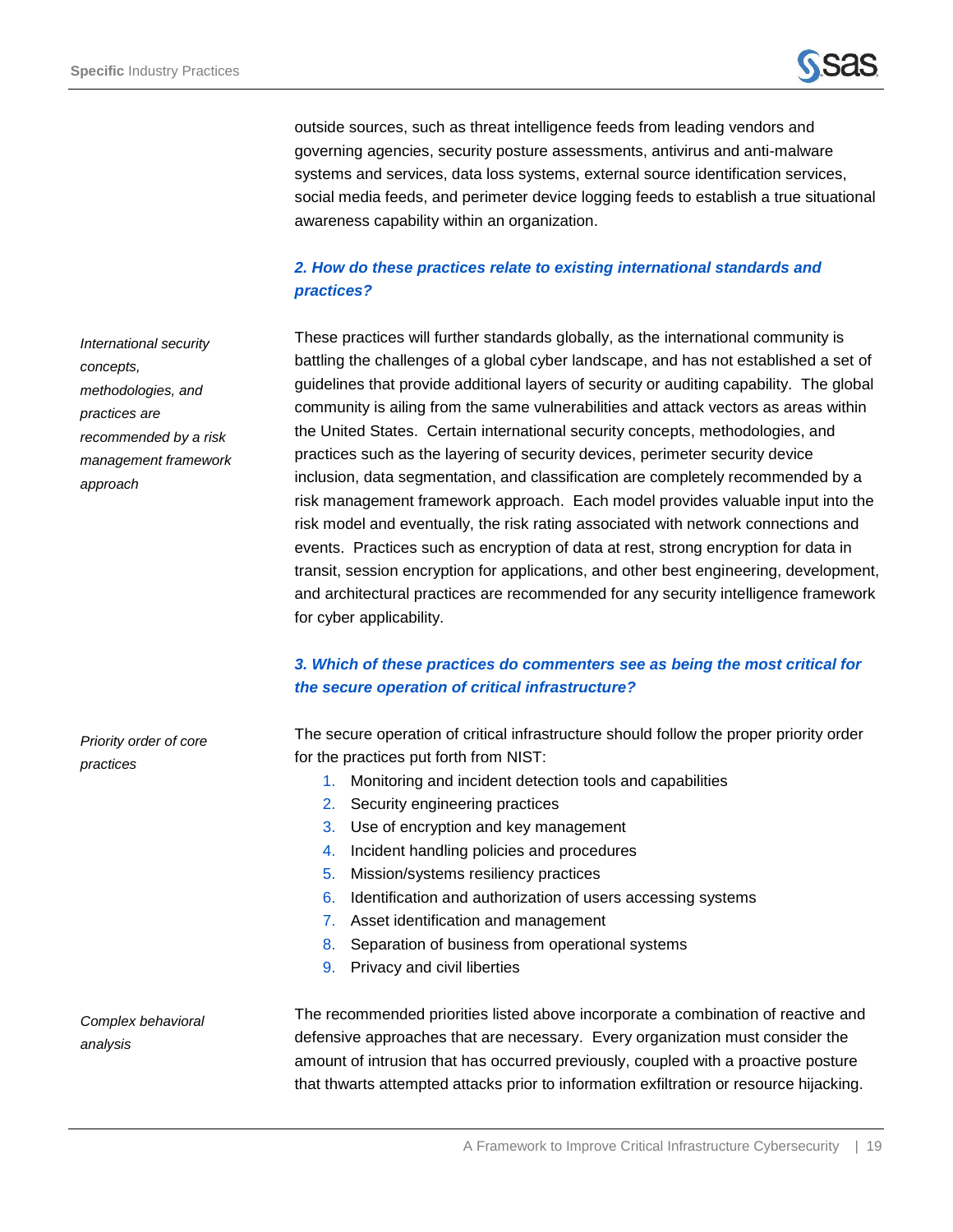*detection tools and* 

*capabilities*



A truly comprehensive fusion of multiple data feeds, event correlation on that data, and analytics are needed to provide complex behavioral analysis on network traffic.

The priority focus of these nine practices is monitoring and incident detection tools and capabilities. The logic behind this recommendation is that the mindset of most individuals is that systems and services inside the infrastructures have been compromised at some level, meaning an organization would be in a defensive, reactive position to keep sensitive information from leaving through the perimeter gateways. Monitoring would allow the organization to understand connections, both inbound and outbound from the perimeter, thus allowing abnormalities in traffic flow to be analytically established and shunned, if appropriate. This would also allow for the identification of nodes within the network that have been compromised through infections with malware, an insider threat, or remote access tools. A fusion of data sources is necessary to incorporate the feeds, internal log information, perimeter device logs, and existing risk information to make this information analytically operational. *Monitoring and incident* 

While monitoring and incident detection tools and capabilities are being matured in the environment as a part of the framework's focus, individuals working in the engineering, development, and architecture areas within an organization should be made aware of secure computing concepts, methods, and principles. This proactive approach allows for newly deployed systems and services to be implemented in a secure manner, utilizing the security standards derived in a Security Intelligence Framework. This process employs existing threat intelligence information, and fuses this information with the risk management framework to bring together a cohesive view of the organization's risk and security posture which is actionable. *Proactive approach*

### *4. Are some of these practices not applicable for business or mission needs within particular sectors?*

*Privacy and civil liberties protection is only necessary for PII info*

Privacy and civil liberties protection is not as applicable for organizations or individuals, who have a web presence, but lack personally identifiable information (PII) or other "valuable" information (e.g., intellectual property, etc.). These organizations would not have the same cybersecurity needs due to the lack of "valuable" information to be illegally accessed. Consider, for example a historical society which does not operate an ecommerce website or another informational outlet.

## *5. Which of these practices pose the most significant implementation challenge?*

Monitoring and incident detection tools and/or capabilities pose the most significant implementation challenge because these capabilities are currently not at a maturity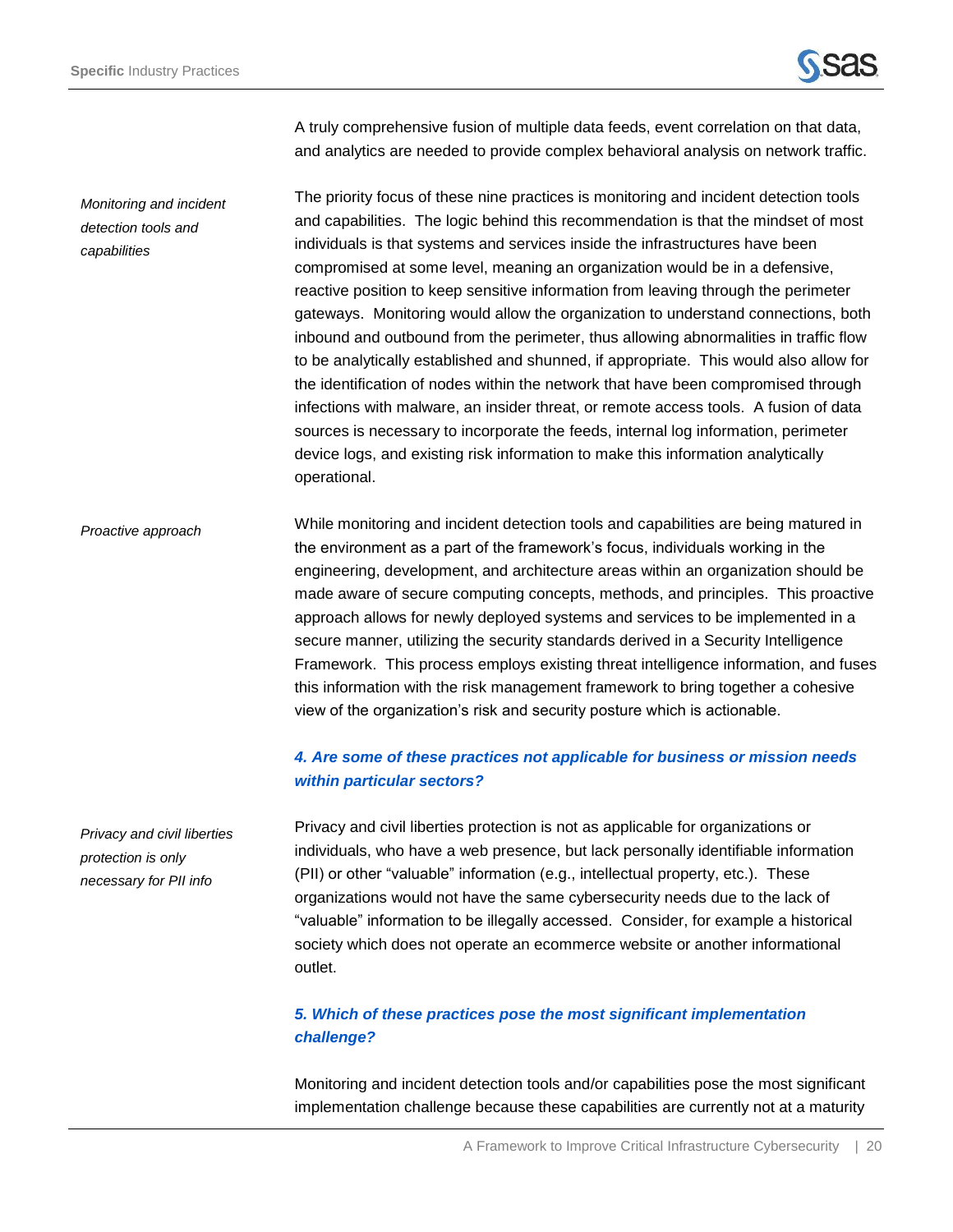

*A single, unified cyber view of current situational awareness is needed*

*Reasons for inadequate situational awareness*

*challenge*

level to provide an organization with a single truth when facing cyber issues. The difficulty is partially caused by the cyber landscape and fragmentation associated with vendor approaches. The Cybersecurity Framework should call for a single, unified cyber view of current situational awareness. This single view would provide:

- $\triangleright$  A fusion of existing threat intelligence sources
- $\triangleright$  Open source data feeds (including social media) internal threat modeling and risk information the organization may already have)
- $\triangleright$  Perimeter security device logs, workstation and server logs, antivirus, and anti-malware software defense logs
- Any other source to provide a common single pane of glass into the current cyber posture of an organization

This single view of situational awareness will provide Security Operation Center staff with a true depiction of existing status, which currently does not exist. There are many reasons for its lack of existence, not the least of which is the difficulty to fuse massive volumes of data to provide a single data set capable of providing the information necessary. Another reason which lends itself to the lack of situational awareness includes the vendor landscape, which promotes a single company or product capability to provide whatever is necessary. This is simply not possible given the massive gaps in current product capabilities. No single device, appliance, software package, or piece of hardware can provide the combined capability required.

The framework should promote a holistic view and approach to cybersecurity. Undeniably, many aspects of cyber make it incredibly difficult to detect and properly defend. Some information factors currently include the sheer volume of the data that is generated, as well as finding and retaining the data of value. The challenge becomes not discarding the data which may not show the same level of value. This is due largely to, the speed at which data is generated forcing most organizations to retain only subsets of information, as otherwise additional hardware costs must be incurred. The framework should include a section specific to the handling of "big data"-like volumes of data flow, as this is a major stumbling block to most organizations' approach to monitoring and incident detection. *Big data is another* 

## *6. How are standards or guidelines utilized by organizations in the implementation of these practices?*

The utilization of standards and guidelines are partially dependent on the industry and/or vertical within which the organization operates because the requirements, mandates, operating behaviors, and norms are varied depending on these factors. Some organizations will actively review and adopt practices that allow for a decrease in the amount of risk exposure within a business practice. It is likely that organizations will implement guidelines which are relatively inexpensive to implement

*Adoption of standards varies by industry and risk tolerance*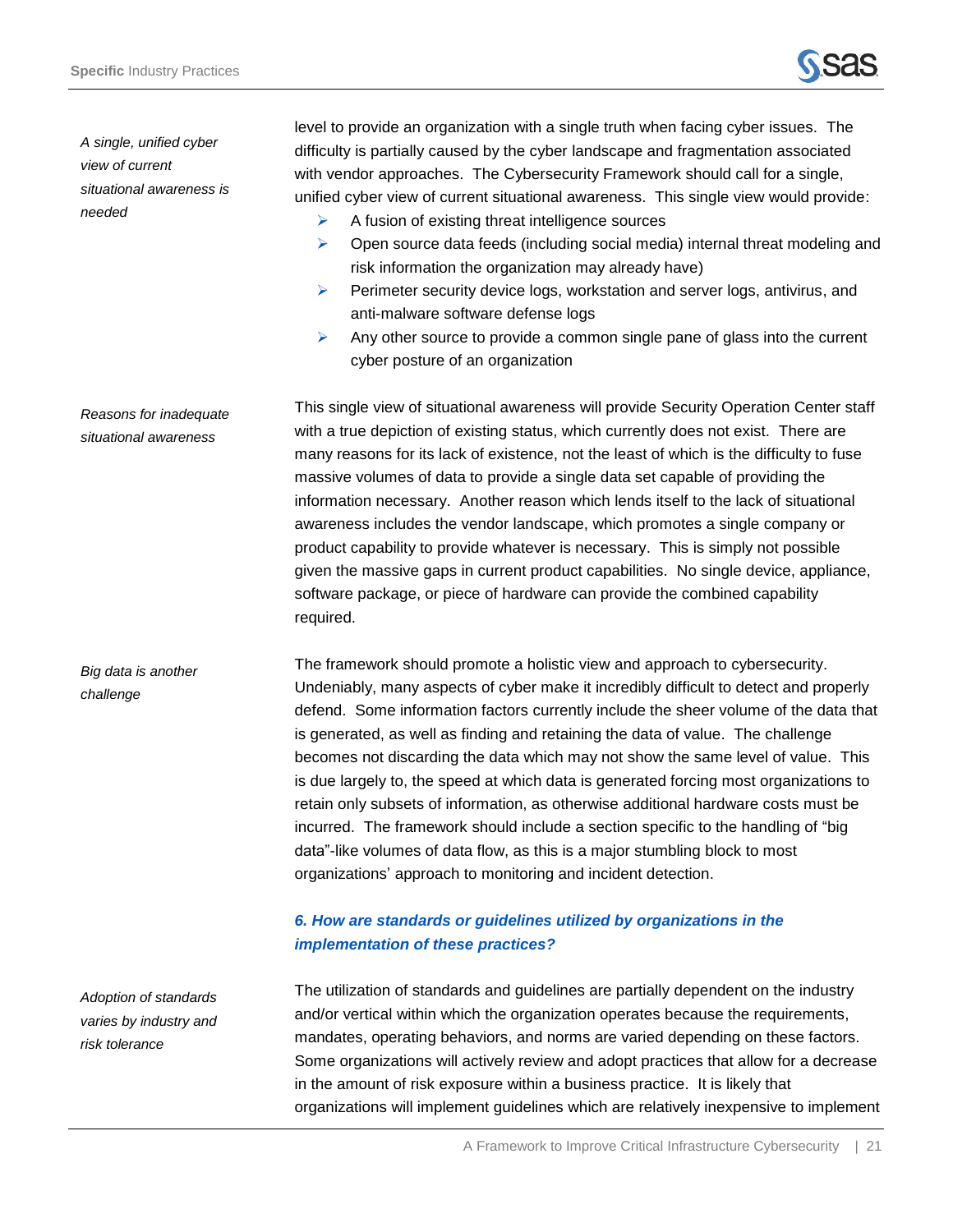*adoption*

based on hardware, software, or services and associated labor. This occurs partially because organizations will weigh the cost versus the perceived value of the protection that is provided as a result of the security practice implementation. The risk tolerance of the business will directly align with that organization's experience with cyber events. Cyber budget restrictions tend to loosen only after a threat has occurred.

As the Cybersecurity Framework is specifically addressing the critical infrastructure within our country, the regulatory requirements on operators will often vary in terms of inspections and verification of services and capabilities stated by operators. However, a hindrance to widespread adoption is the cost associated with an implementation or service which exceeds budgets or was not properly anticipated. Consequently, a recommendation or best practice may become delayed or even cancelled due to budgetary constraints. The issue remains that while the framework allows for operators to balance the cost associated with a mitigation versus the likelihood and impact associated with an event, the ultimate victim of a cyber-event will not be the business, but instead the organization's consumers of services or products. The critical infrastructure sectors are likely to be hesitant to accept the necessary nature of the costs associated with services and systems which provide best practice or increased guidance due to the budgetary climate in both business and government. *Budgetary constraints hinder standard* 

## *7. Do organizations have a methodology in place for the proper allocation of business resources to invest in, create, and maintain IT standards?*

Currently, many organizations do not look to themselves for IT standards, and simply adopt practices that already exist in the marketplace. This causes a fracture of sorts, in that most organizations supply IT services as a method of meeting the organization's goal, which is not normally to supply IT services, but instead, to provide services or products within the industry they operate. This creates a segmentation of IT spending from the rest of the direct revenue generation portions of the organization. A lack of proper funding generally accompanies this segmentation. *Lack of process and funding for IT standards*

*IT systems viewed as business enablement rather than security mechanisms*

Largely, organizations attempt to use best practices in IT standards for the purpose of automation and not for the purpose of security per se, since the directed purpose is to maintain systems and services necessary to enable revenue generation portions of the organization without interruption. Organizations, such as Marriott, Best Buy, and Whole Foods are not in the business of IT standards, and view IT systems as enablement mechanisms, which must exist for the actual mission of the organization.

Creation of IT standards by comparison is a process whereby most organizations look to government entities, such as NIST, SANS, and ISC2, and/or use products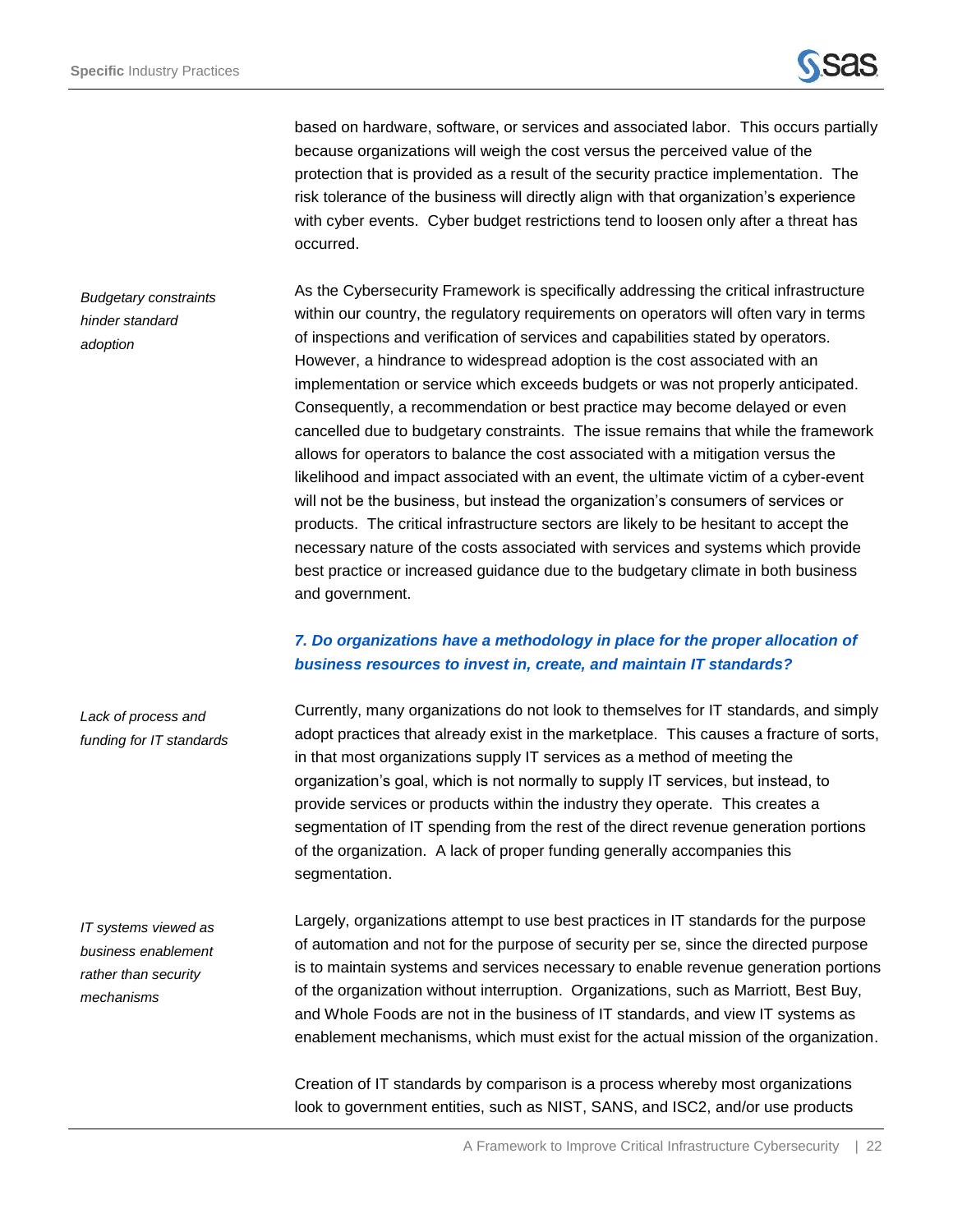

and solutions, such as Gold Disk, Secunia, and the Microsoft Vulnerability Checker (Many used Gold Disk when it was freely available for download by anyone) to influence security policy and secure actual implementations.

Addressing security from the perspective of IT standards relates back to the maturity of the IT and security organizations, in comparison to the individuals or groups that wish to exploit systems and services operated by these teams. Shrinking IT and security budgets in most industries and verticals means that IT and security teams will be responsible for more services, with less funding to achieve this standard. This heightens the importance of the Cybersecurity Framework, as it will be viewed not only by critical infrastructure sectors, but also by IT providers, as a listing of practices that should be adhered to. *The Framework will provide a good baseline for security and practice*

The standards should include logging profiles and log rotation standards, which will provide an organization with insight into what is actually traversing their perimeter, and allow them to address their vulnerability through the use of the security framework's practices. Examining this information forensically will allow any victim to understand the extent of the damage that has been taking place, along with where in the hacking cycle an intruder may currently be operating. An ability to accept various data types and fuse these types of data together into a single, correlated form which can be reviewed for actions and status should be written into the Cybersecurity Framework. *Recommendations for standards*

## *8. Do organizations have a formal escalation process to address cybersecurity risks that suddenly increase in severity?*

In the current environment, many organizations have no formalized escalation process for security events. Instead, the escalation follows an informal process, whereby a senior security engineer or a security officer for the organization is made aware of activities which are of an alerting nature. This lack of process is partially due to the immature cyber structure of many organizations and their budgetary capabilities to address cyber events. *Currently no formal escalation process*

A formalized process or standard should exist whereby a defined escalation is distinct, in which a set of events and processes will call for notification to an escalation target. The lack of clear definition in most instances leads to a lack of understanding and further planning, which results in lack of clarity when situations occur. *A formal process is needed*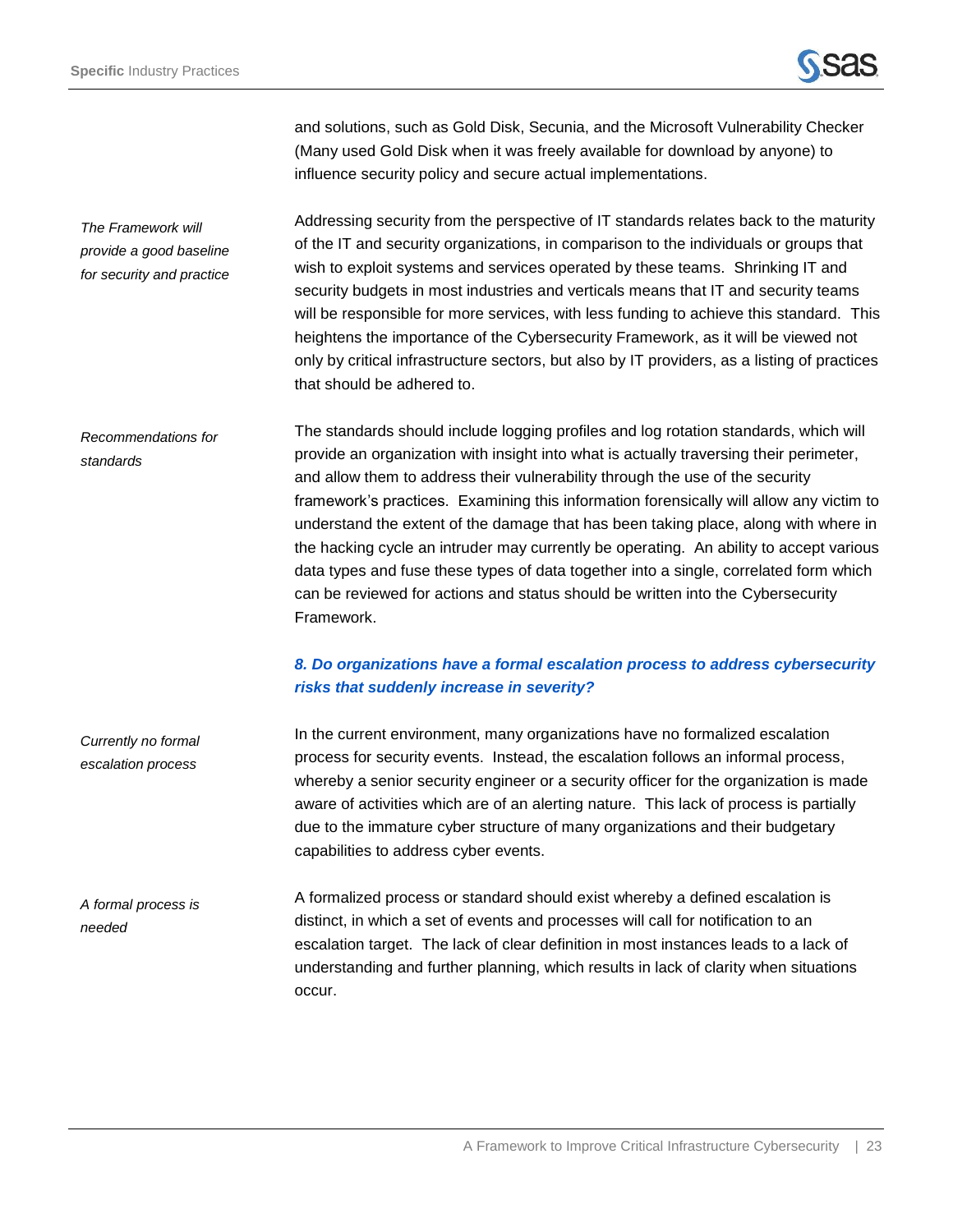

## *9. What risks to privacy and civil liberties do commenters perceive in the application of these practices?*

*No risks to privacy and civil liberties*

Our understanding is that the freedom of speech protection by the First Amendment does not extend to information security. These assets belong to the employer whose public persona may not agree with an individual employee's political or personal views.

## *10. What are the international implications of this Framework on your global business or in policymaking in other countries?*

From a global business perspective, implications of this Framework are dependent upon on the countries that the organization is working within, as laws and regulations will vary from country to country. For instance, doing business in countries such as China will result in policies which would preclude certain encryption methods, whereas use of these same encryption methods in Canada or Mexico is acceptable. While application of this policy internationally would be ideal, the possibility of the application of this policy in an international environment is highly unlikely, as it would be remotely effective. *A global policy is not practical*

#### *11. How should any risks to privacy and civil liberties be managed?*

Most employers have likely instituted guidelines for privacy involving company or organizational assets which typically stipulate these assets are for business use and any other use is subject for business review. Given this common practice, individuals who utilize organizational assets for any personal business could compromise security within the company network. Privacy and civil liberties while using company or organizational assets should have no special privilege considering the use and subjection to risk the employee introduces to the organization through such use.

## *12. In addition to the practices noted above, are there other core practices that should be considered for inclusion in the Framework?*

Government organizations and industry alike must look past their competitive nature and security clearances to understand that cyber adversaries are equal threats. To be successful in this struggle, we must share information and develop common standards around safeguarding our nation and our way of life. While the practices listed above are critical in establishing a standard cyber warfare framework, it is equally as important to include a layer of analytics for deeper understanding of potential and future threats. Cyber analytics can provide organizations with enhanced and complementary capabilities, as well as situational awareness about the security of their systems, networks and enterprise. This is realized by monitoring *The importance of cyber analytics*

*No special privilege for privacy and civil liberties when using company assets*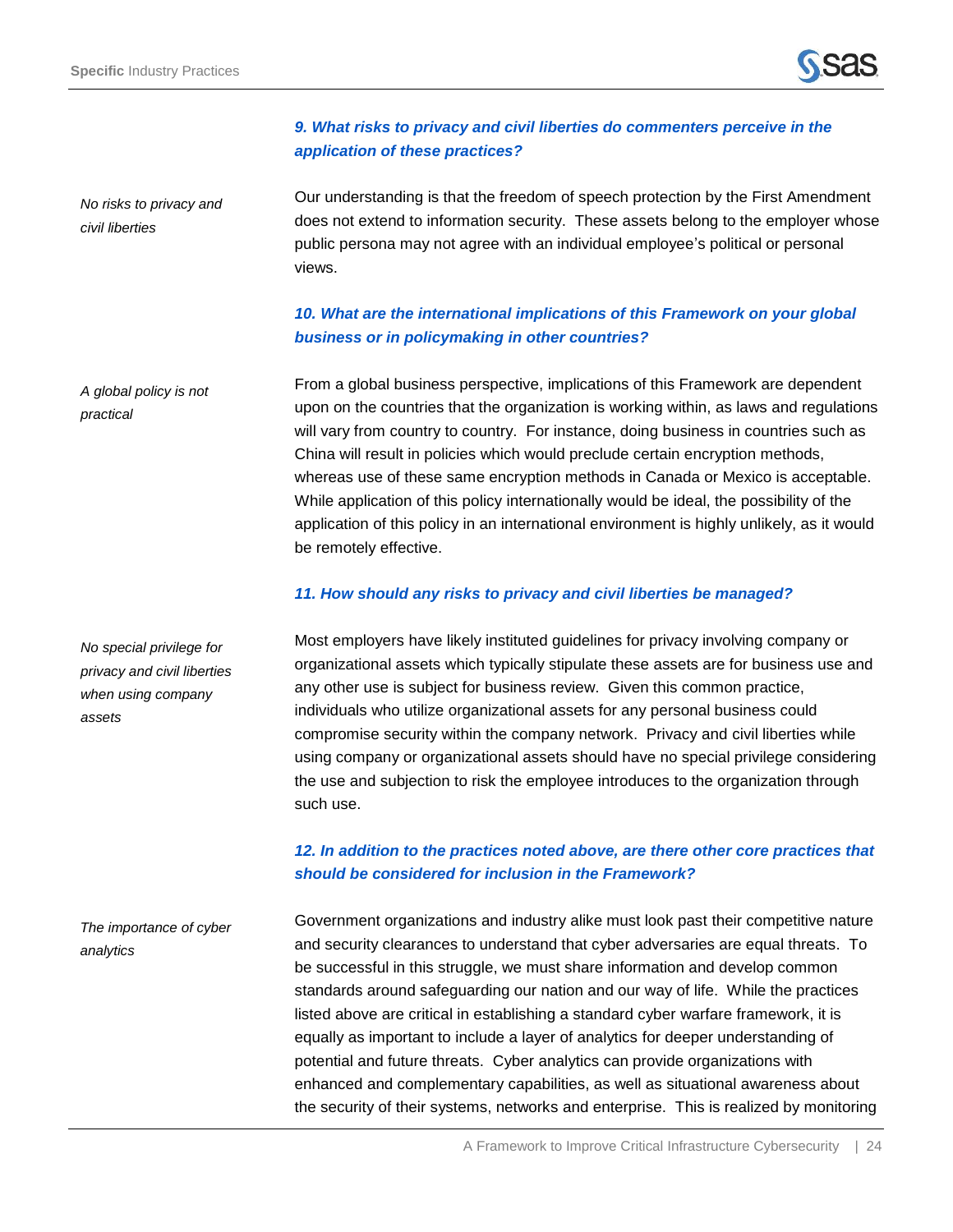

activities; uncovering vulnerabilities, threats and patterns; integrating disparate data; and predicting future threats and attacks so businesses can take proactive measures to protect their data and their networks.

Benefits of cyber analytics include:

- $\triangleright$  Provides near real-time monitoring that automatically generates attack alerts; at the same time, it dramatically reduces the number of false positives.
- $\triangleright$  Aggregates, correlates, and merges data from all network monitoring devices and other data sources to provide enhanced network domain and situational awareness.
- $\triangleright$  Detects and scores the severity of possible attacks before they happen to enable timely intervention measures.
- $\triangleright$  Provides early recognition of anomalies in network traffic that normally go undetected and uncovers otherwise hidden relationships and behavior patterns that might indicate low and slow attacks.

Analytics tools, according to IDC*, "access, transform, store, analyze, model, deliver and track information to enable fact-based decision making and extend accountability by providing all decision-makers with the right information, at the right time, using the right technology."* These tools include statistical analysis, forecasting, data mining and operations research, which are used to create an integrated environment for predictive and descriptive modeling, forecasting, process optimization and simulation *Discover and extract meaningful*

> Analytics can successfully apply the power of statistics and modeling to cybersecurity problems in much the same way it applies to fraud detection, financial management or human resources. Analytics enables users to obtain relevant and useful answers to critical cybersecurity questions, such as:

- $\triangleright$  From where are the threats and attacks coming?
- $\triangleright$  How do we assess the likelihood of attacks and intrusions?
- $\triangleright$  Is there a pattern to the attacks?
- $\triangleright$  Can we build profiles of the attackers?
- $\blacktriangleright$  How do we mitigate the attacks?
- $\triangleright$  Where are our assets concentrated?
- $\triangleright$  Are we complying with existing security policies?
- $\blacktriangleright$  How can we do threat analysis?
- $\triangleright$  How can we create cyber-situational awareness?

*A holistic view and a strategic approach*

By helping complete a holistic picture of an agency's systems and networks, analytics can help meet two of the biggest cybersecurity challenges agencies face: coordinating their cybersecurity efforts and producing actionable metrics to quantify the effectiveness of those security efforts. Moreover, instead of just plugging holes

*Applying analytics to cybersecurity to maximize the value of your data*